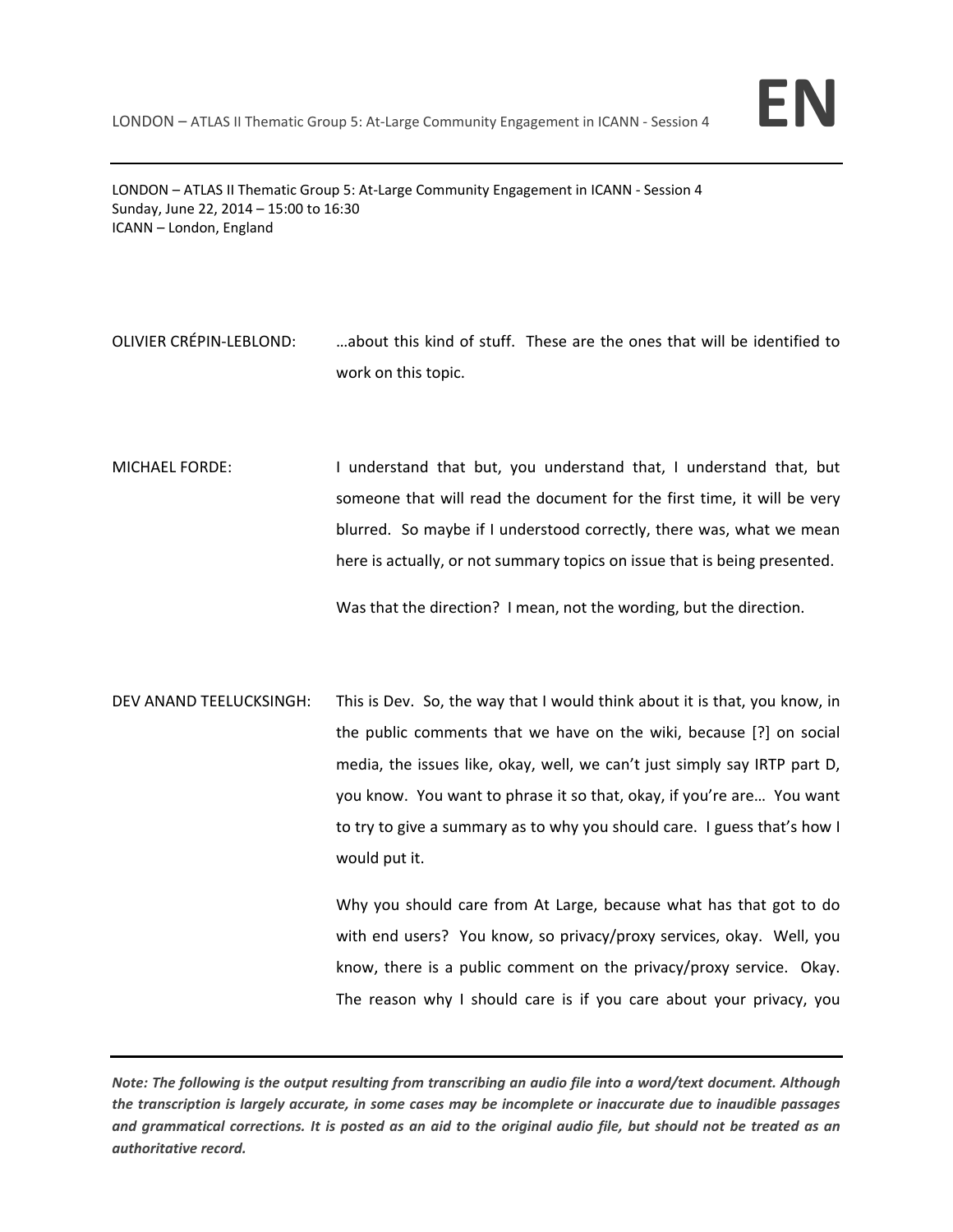know, you have to explain that. So you have to craft that as part of the…

So when the public comment goes on the wiki, that information is also there. And I know ICANN tries to define it sometimes, but, you know, I still find that there is probably still room for improvement.

KONSTANTIN KALAITZIDIS: So this is Konstantin. We want to talk about the policy issues and strength the relevance, or identify SMEs within the RALOs. So, or do we want to... Because there is another statement here that says, a recommendation, each RALO should have a policy group. And, right? So, maybe that's, in terms of recommendation, define the issue and strength the relevance... Define the issue and state, how about state topics of interest? Something like that.

> And then recommendation is for each RALO to establish a policy group. You want to type that down? I mean, we can go through the draft and then we can go back and revisit them. I think we should go through all of these, and then we can go back and define them. What do you think?

DEV ANAND TEELUCKSINGH: All right. I see two hands, Bogdan and then Olivier.

BOGDAN MANOLEA: Direct suggestion for the first one, maybe to change it with, clarify the issues that state an Internet user, or for a regular user. Thank you sir.

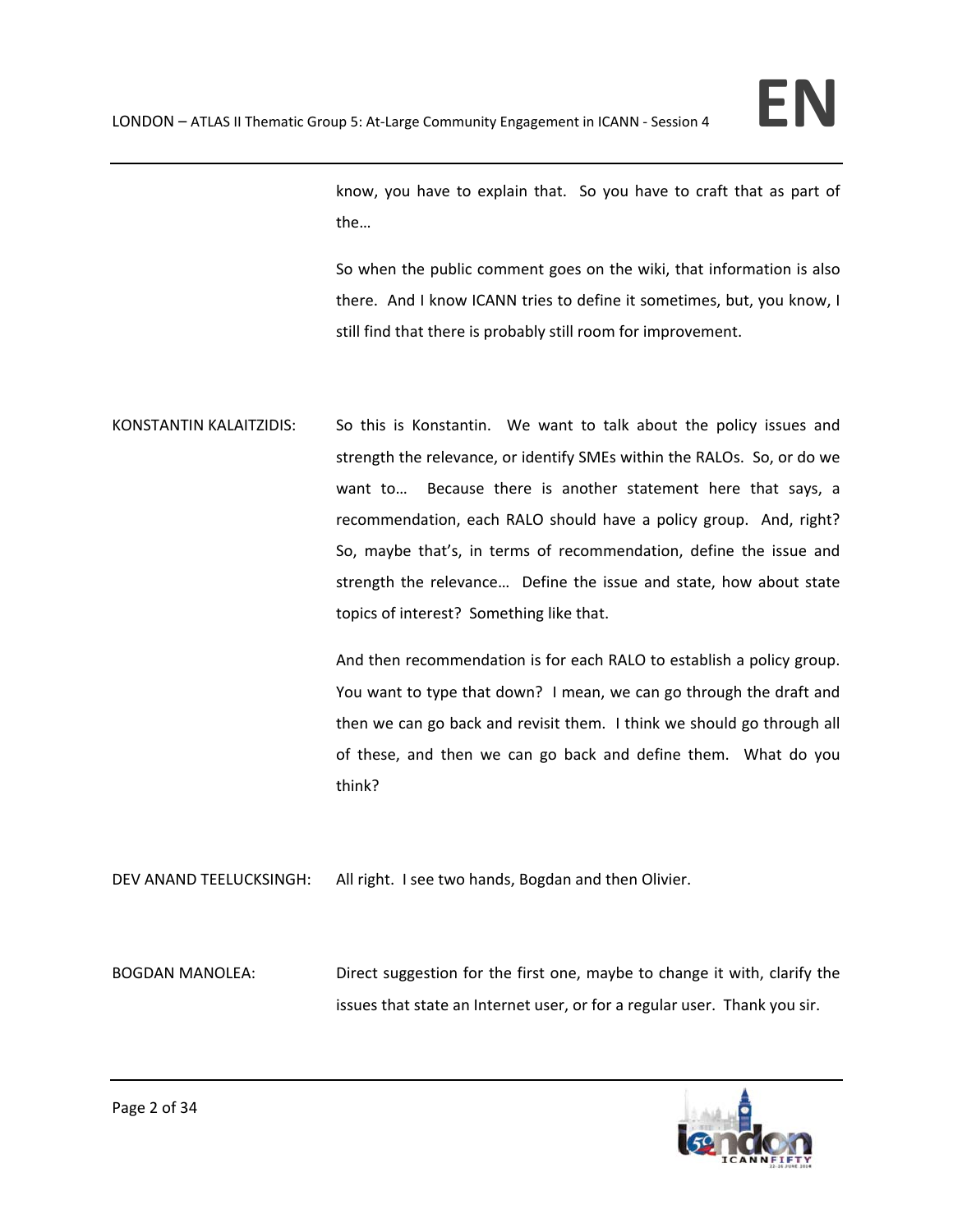UNIDENTIFIED: It's not coming, really, in synch right now.

KONSTANTIN KALAITZIDIS: I think we should just put down the ideas as the participants state it, and then we can go back and refine it. That's probably the fastest way to get this done, because we take the next 15 minutes and just fly through whatever we have in rough draft, and then we go back to it in revisit it.

DEV ANAND TEELUCKSINGH: Olivier?

OLIVIER CRÉPIN‐LEBLOND: Thanks very much Dev. It's Olivier speaking. I have just been thinking about the process, seeing the time pass by. And some of us are dozing off because we've had lunch as well. It's well understood that your sugar levels are going down, you're like... I wonder whether we can identify all of the issues which you recorded, and then we could split into two groups.

> We've got two drafters, we can huddle around. This doesn't need to be recorded as such. This is now the drafting stuff, and it's very difficult to say, Dev for the record, Olivier for the record, and this… We're drafting it.

KONSTANTIN KALAITZIDIS: I like that.

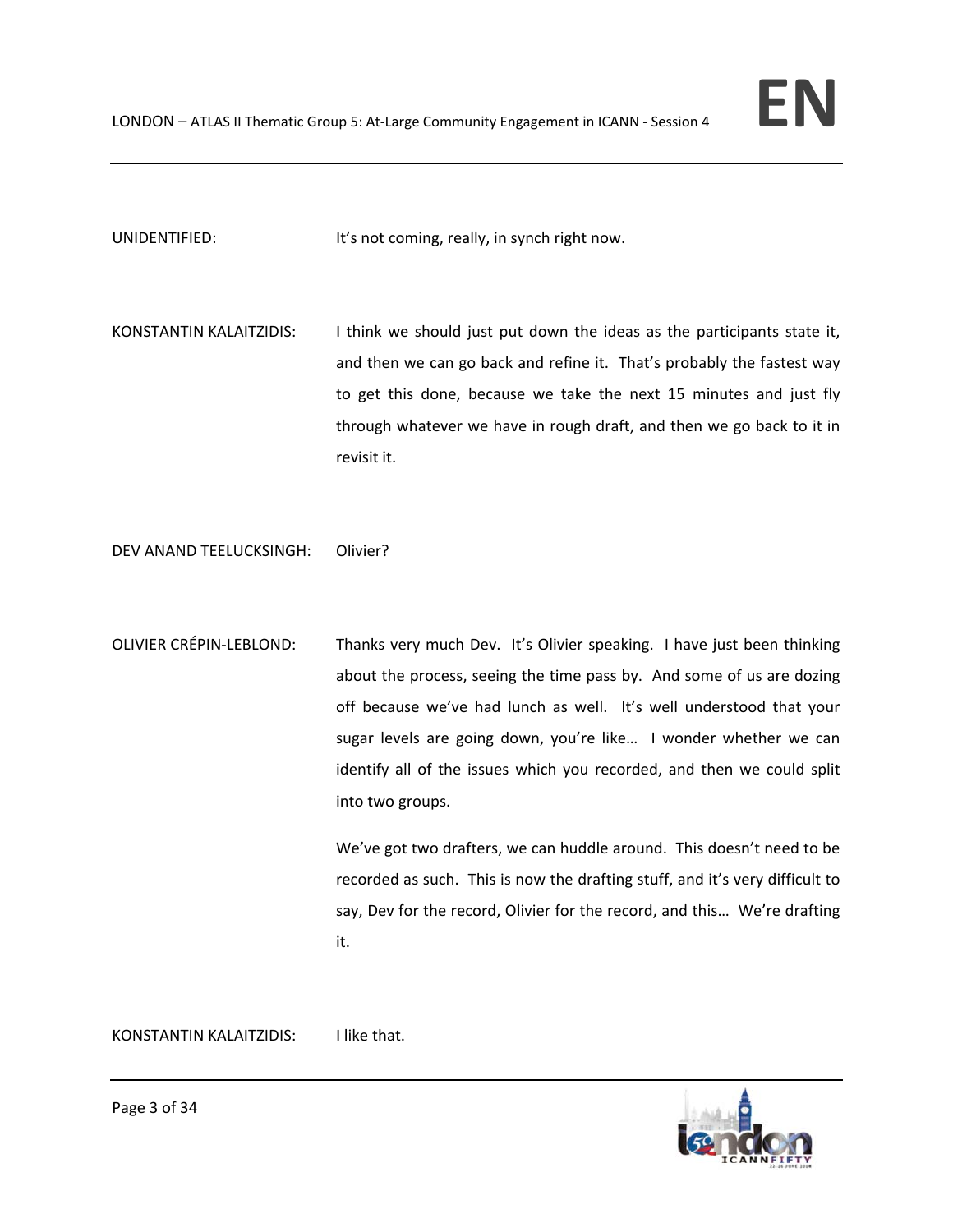OLIVIER CRÉPIN‐LEBLOND: And we can then split into two groups. One on this side, you're on the same Google document, so you're able to both edit the same document. We divide the work into two and we go twice as fast, and then we'll leave the last half an hour or 20 minutes to be able to run through our recommendations.

> I mean, we don't need to have a polished document by the end of this hour and a half. We need to at least all of the points on there.

> So identify all the issues, list them all and so on, then we'll split. Then the second thing I thought, there are some recommendations which we're going to give. I mean, all of that goes to the Board. But some of them are aimed at the ALAC and the At Large to do. Things like identification of the topics, finding out in our community who subject matter experts are, etc. That's ALAC work, that's At Large work. That's things we're going to have to do.

> Some of the recommendations are aimed at the Board, because that's something for ICANN to do. And we will, but we will do that later on when we renumber the recommendations and stuff, we'll be able to separate them. And we need to clearly identify them. That will be stage two, and we'll probably be able to do that after this meeting anyway. That's sort of a formatting thing.

So let's go through the list.

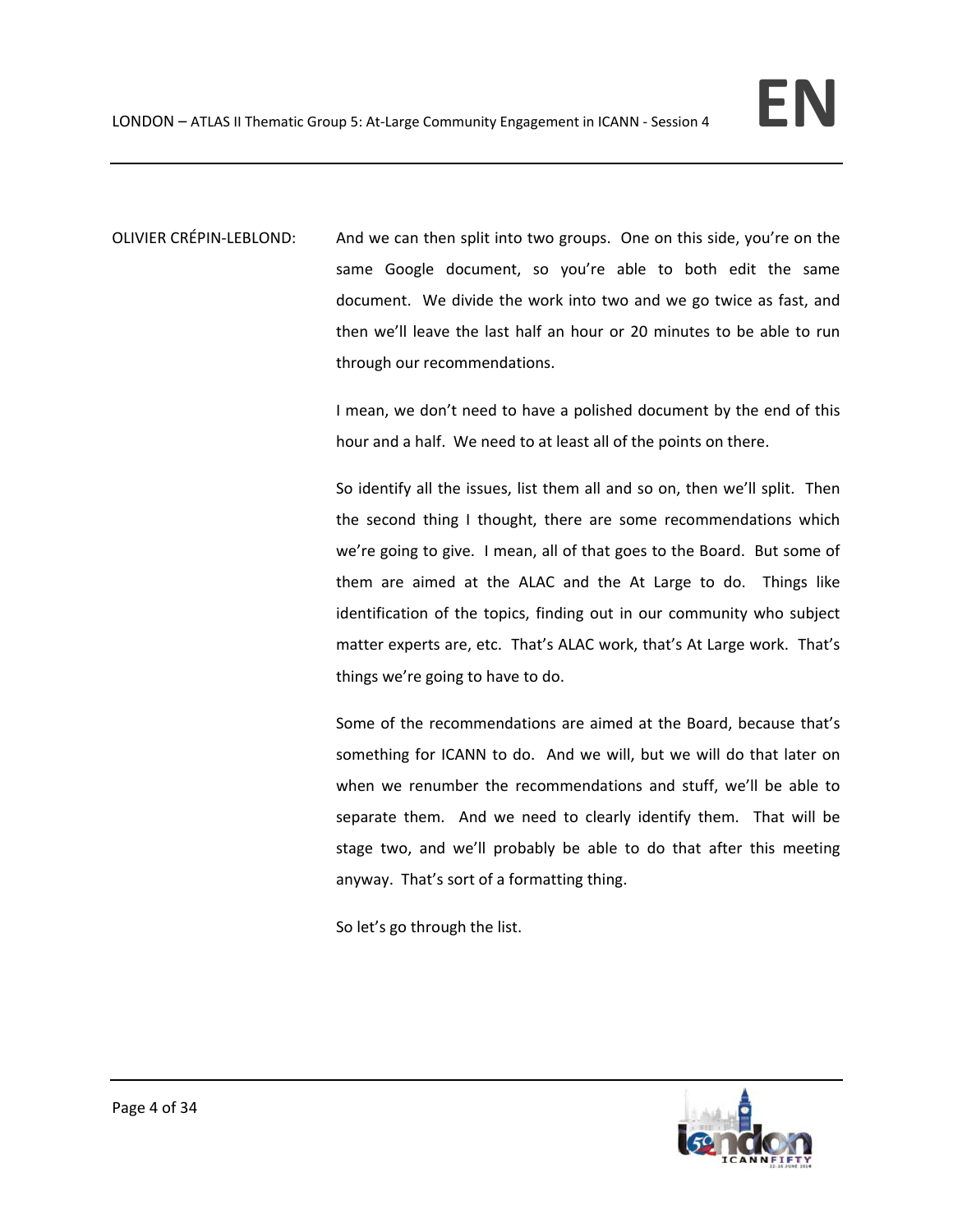- KONSTANTIN KALAITZIDIS: This is Konstantin. So what we do is basically, this is the original. We make two copies, you take one, I'll take the other, so that we don't mess each other up. And then we put them together.
- DEV ANAND TEELUCKSINGH: This is Dev. I mean, it's the same Google Doc, right?
- KONSTANTIN KALAITZIDIS: Yes.
- DEV ANAND TEELUCKSINGH: I don't know when you say take two copies. What do you mean by that?
- KONSTANTIN KALAITZIDIS: He takes the first half, I take the other half so we don't… Because I'm not sure how the synchronization happens. If we are working on the same document.
- OLIVIER CRÉPIN‐LEBLOND: You can actually work the two on the same sentence. And you can have a game where one person writes something and the other person writes something else afterwards, and he can catch up with you. Or you can…
- KONSTANTIN KALAITZIDIS: Okay. Then we can do that. All right. Okay. Keep typing then. [Laughter]

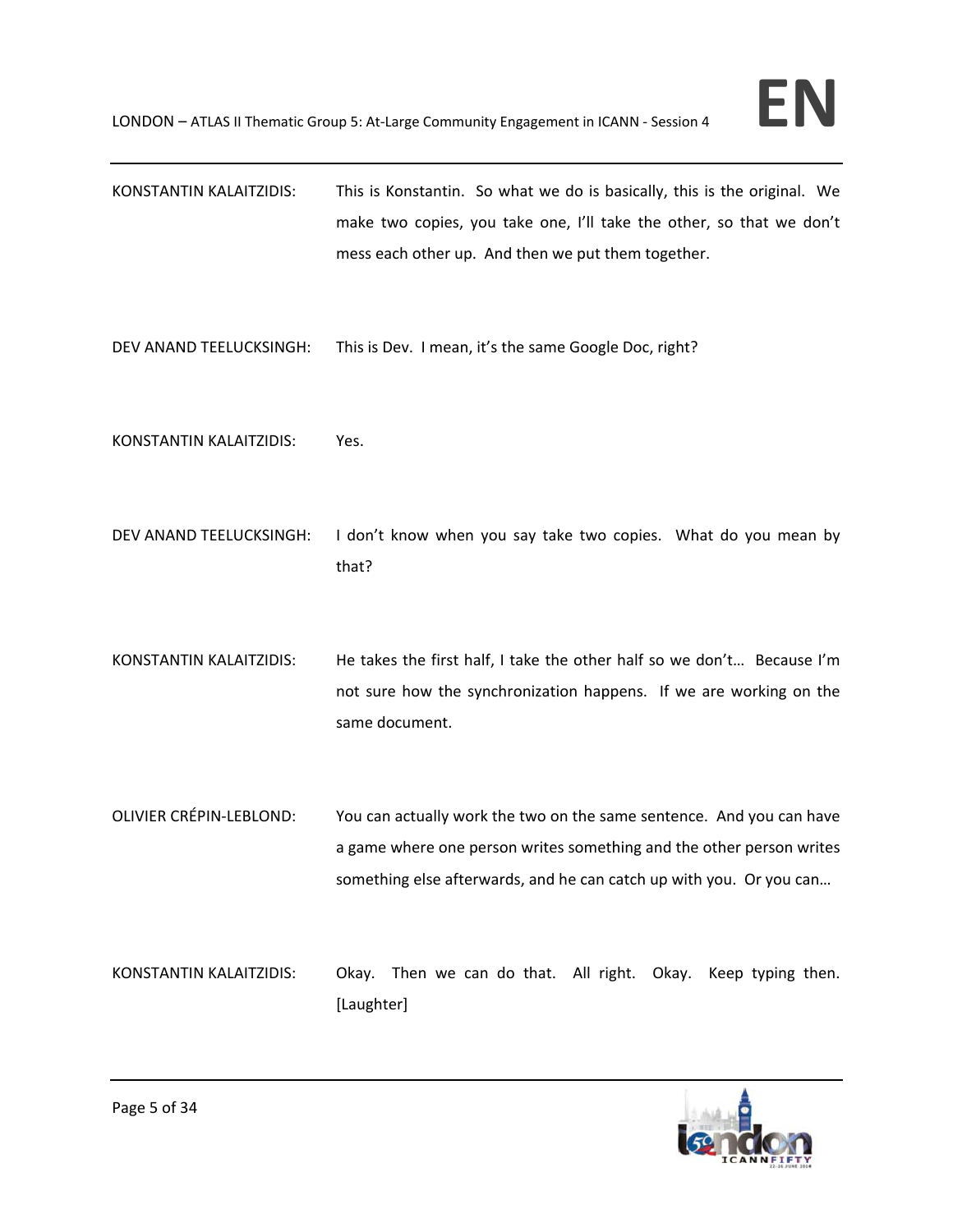FOUAD BAJWA: Some of them, you know, just to bring everyone back, because [?] crazy levels. Some of the things that were discussed today was, the discussion about the policy decision making and comment support system, right, if you may recall. I haven't…. It's hard technology, but it's sort of to give you an idea, that we were discussing how to better organize the policy comment process.

> This was something that we were talking about, that we can recommend to ICANN to look at a policy management system design, which could have the incorporation of more fluid and crowd source, what do you call it, comments and better management, better [?] control, and so forth.

KONSTANTIN KALAITZIDIS: And to continue, I guess…

UNIDENTIFIED: That's cooler, I don't know, stomach…

KONSTANTIN KALAITZIDIS: So look at alternate software packages, including open source, what's available. And is that where… I have to ask. I also have a note here about crowd sourcing. Was that related to this? Yeah, right. So that's another recommendation.

OLIVIER CRÉPIN‐LEBLOND: And I think we can fold in that the liquid feedback.

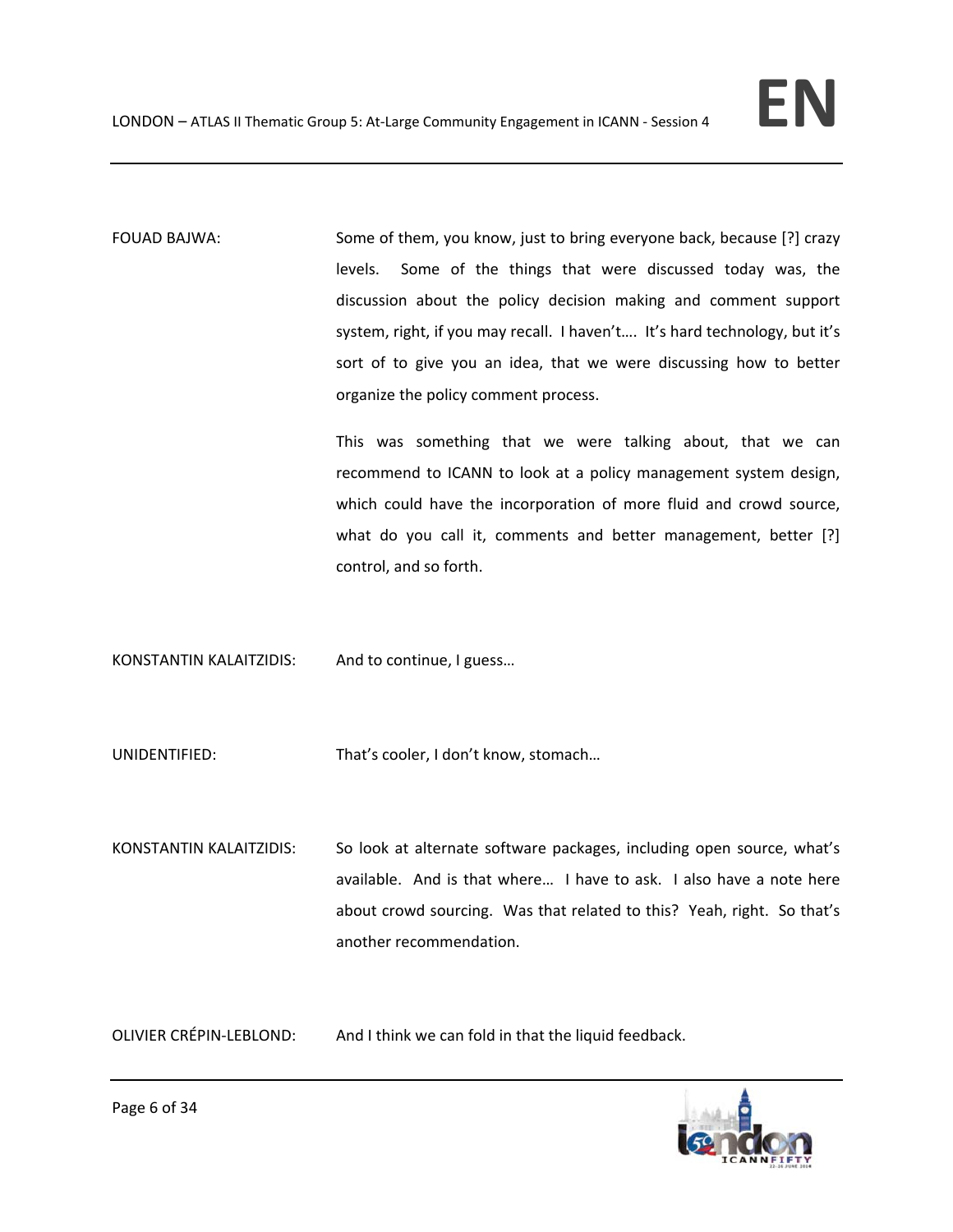## [CROSSTALK]

DEV ANAND TEELUCKSINGH: …I guess two such adds.

OLIVIER CRÉPIN‐LEBLOND: Two such adds , maybe, or I don't know how they describe…

FOUAD BAJWA: This is all written there, you know, we have all of the topics listed. Just take five minutes to put the information in. And then…

[CROSSTALK]

KONSTANTIN KALAITZIDIS: Okay. And then there was another comment in terms of… Okay. So another problem statement is, establish is… Yeah. I'll wait.

UNIDENTIFIED: The acronym for this becomes PMP, the policy management process.

KONSTANTIN KALAITZIDIS: Okay. And then while you're typing, just go to another problem statement. So I think somebody mentioned about actually being able to, I think Fouad maybe that was you? Or about metrics and policy? For instance, the policy management system, well actually that can be a recommendation I suppose.

> The policy management system have a way to deliver metrics, so that we know who is, you know, how much, what was it? How many people are looking at it, how many people are working on it, and so on. What

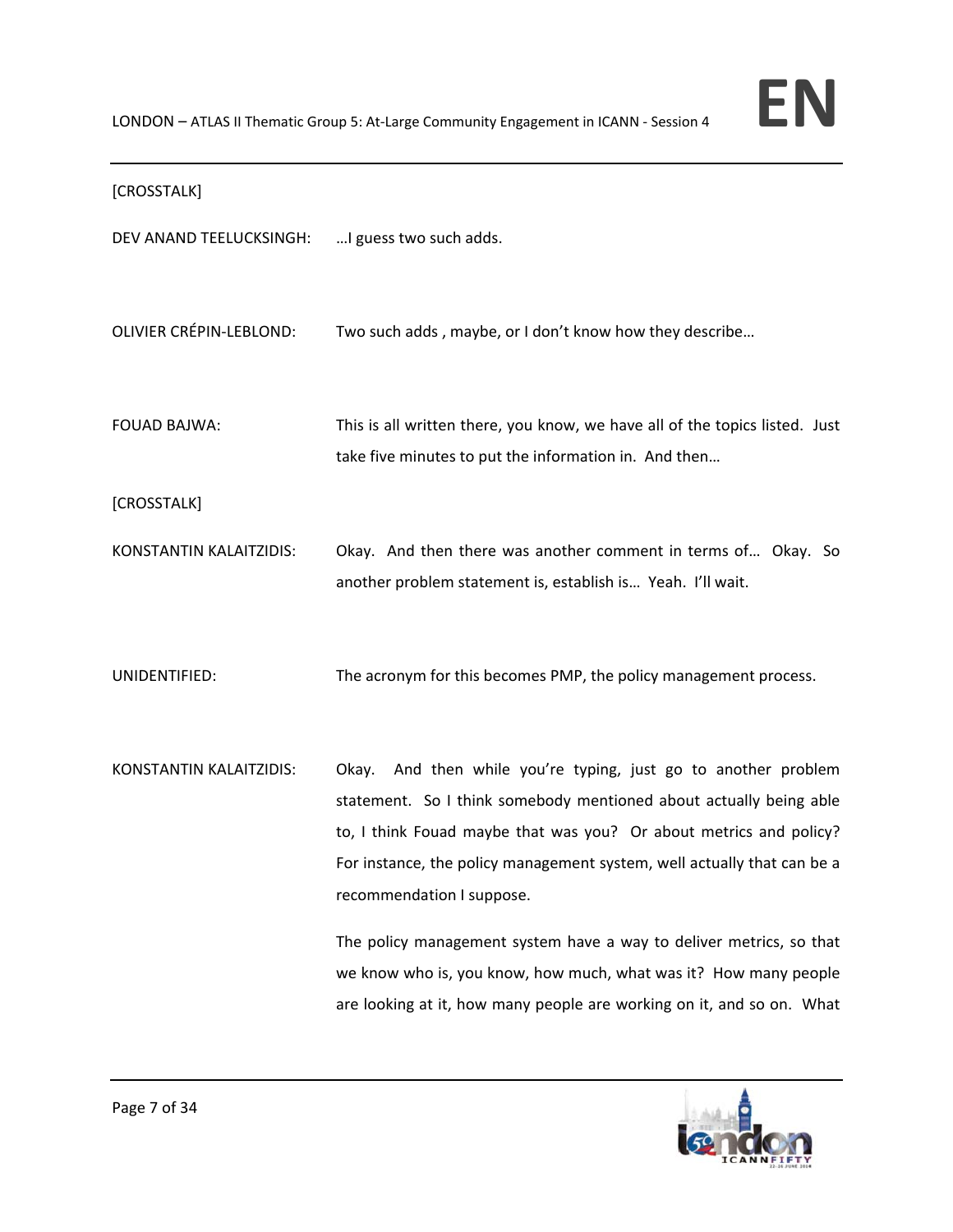policies are the hottest and the coldest and so on. Are there any comments on that?

DEV ANAND TEELUCKSINGH: This is Dev. So this is regarding and looking at how open data initiatives are used. Is that that hardware open data? And do you want to mention that?

UNIDENTIFIED: I put in this information, but when I go back to this... So...

DEV ANAND TEELUCKSINGH: Olivier?

OLIVIER CRÉPIN‐LEBLOND: Yeah. One recommendation I saw here, make ALAC policy page user friendly with an usability expert. Does that work with the policy management process? And is that policy management process in ICANN are we looking at? Or policy management process…?

UNIDENTIFIED: These are ICANN…

OLIVIER CRÉPIN‐LEBLOND: These are ICANN ones, okay.

UNIDENTIFIED: These are specific to ICANN.

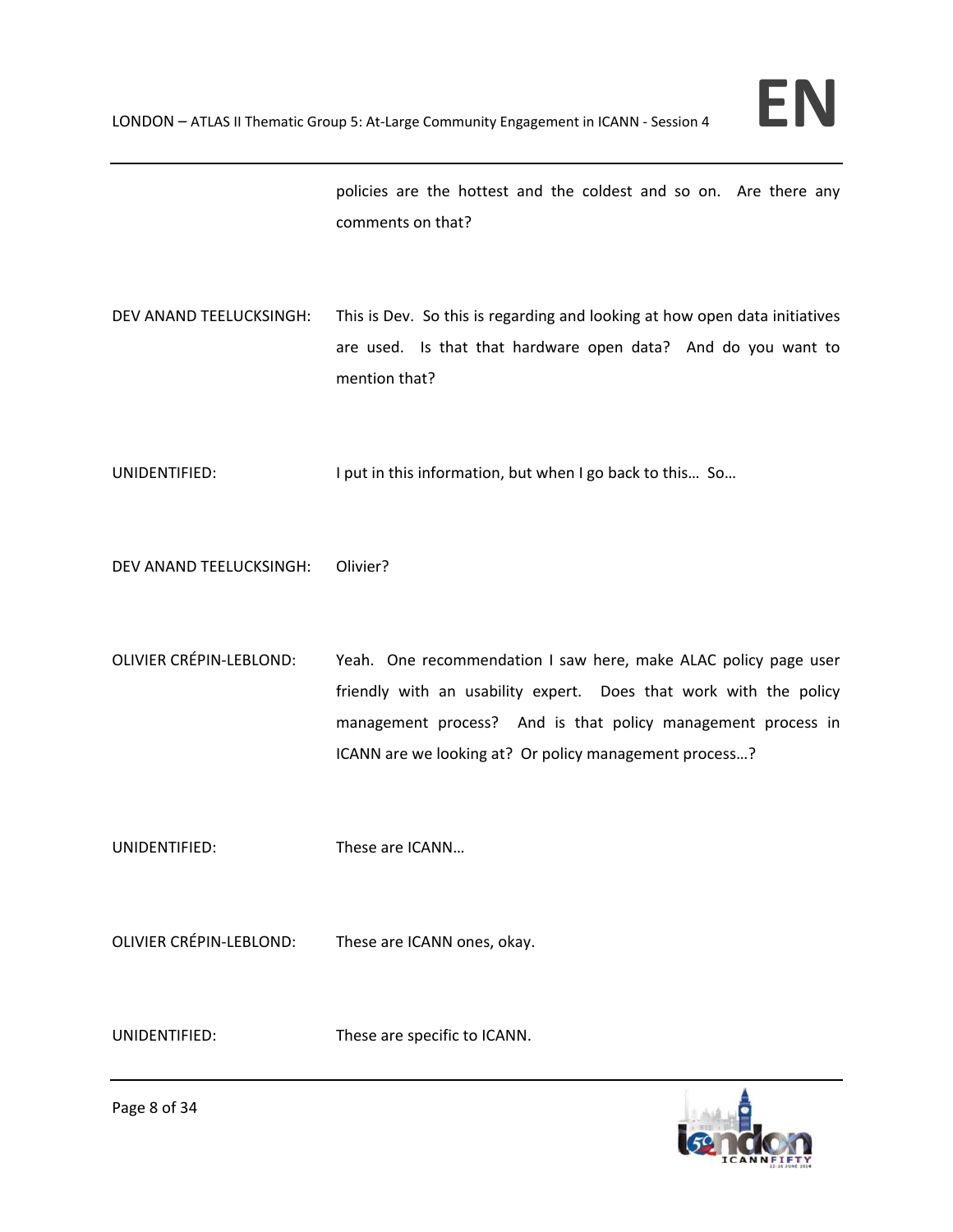- OLIVIER CRÉPIN‐LEBLOND: Okay. Maybe then don't make a recommendation on that because they're trying to do this…
- UNIDENTIFIED: Where we're putting ICANN, we're mentioning ICANN, and putting the policy management process in ICANN.
- KONSTANTIN KALAITZIDIS: So there was another discussion which may be tied to this one, which was about the translations. And I think Olivier, you were the one that mentioned maybe we should have a translation to focus system, so that the policy, since time is limited, the policy... So that's another recommendation. No, that's actually, the problem statement is that translations, policy translations do not happen.

Policy request for comments do not happen on a timely basis in different languages. And the recommendation is, identify a focus system, do not take place, does not, yeah. Actually, you want to reword that? Policy request for comments in different languages, do not occur on a timely basis. And the recommendation is to identify a forecast system for the translation queue.

OLIVIER CRÉPIN‐LEBLOND: Fouad has done it again. Different international languages, I don't know. Different languages would be okay, different international, double wording.

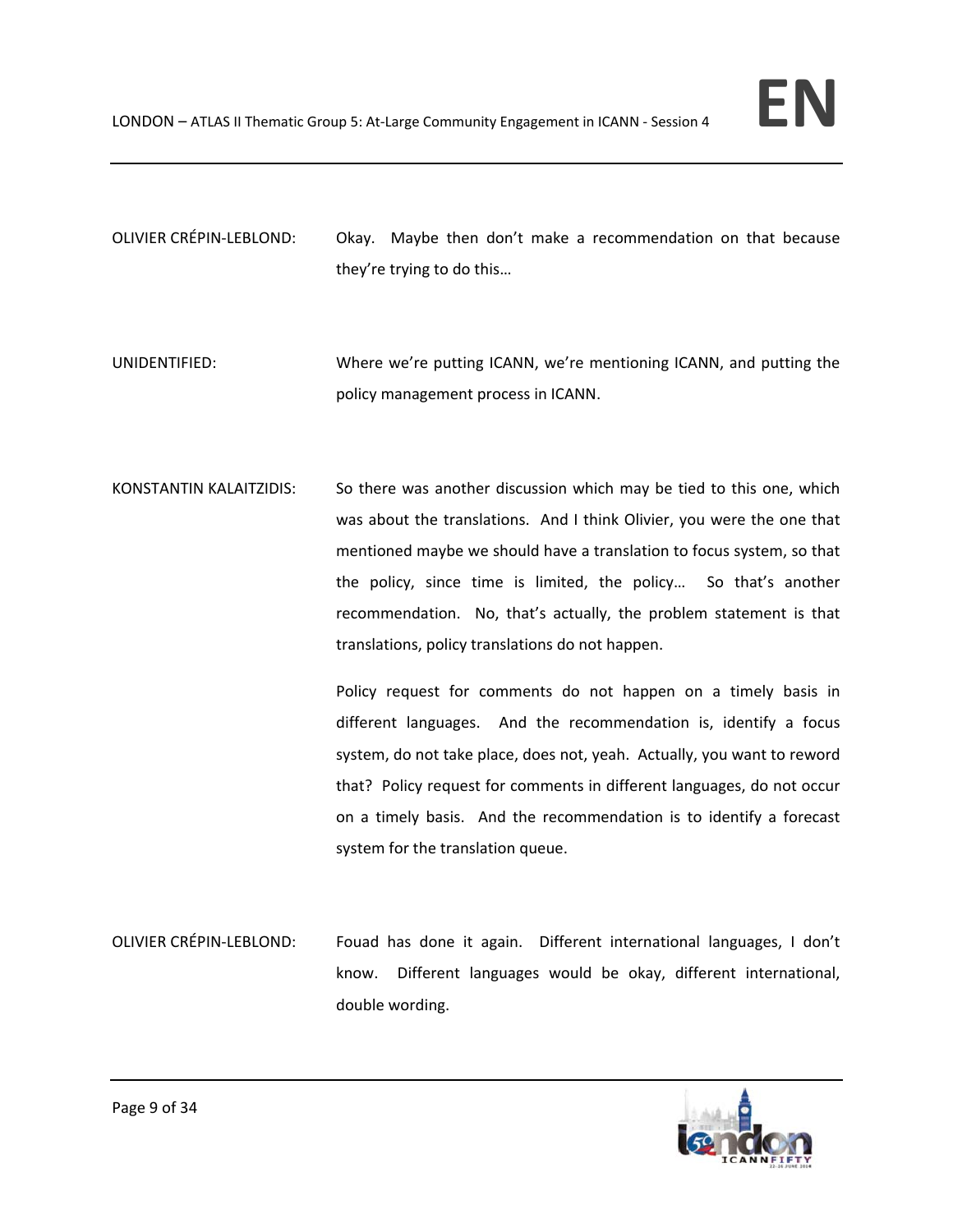LONDON – ATLAS II Thematic Group 5: At‐Large Community Engagement in ICANN ‐ Session <sup>4</sup> **EN**

## [CROSSTALK]

| <b>FOUAD BAJWA:</b> |  |  | Okay. Okay. Identify what? |
|---------------------|--|--|----------------------------|
|---------------------|--|--|----------------------------|

KONSTANTIN KALAITZIDIS: Identify a translation queue forecast system. Yeah, you got it? A translation queue. Q‐U‐E, forecast system.

FOUAD BAJWA: Forecast system

KONSTANTIN KALAITZIDIS: Yeah. Because that's, you know, as Olivier was saying, sometimes it takes 24 hours, sometimes it can even take two months.

OLIVIER CRÉPIN‐LEBLOND: Q‐U‐E‐U‐E.

And perhaps even mention the word CRM, customer relationship management system.

- KONSTANTIN KALAITZIDIS: And then you can put… We can do ICANN and, oh, I'm sorry.
- OLIVIER CRÉPIN-LEBLOND: Yeah, CRM. That's an acronym. Translation. At the moment, everything is done by hand. You send an email, they think how much time is it going to take? They send the email to one of their translators…

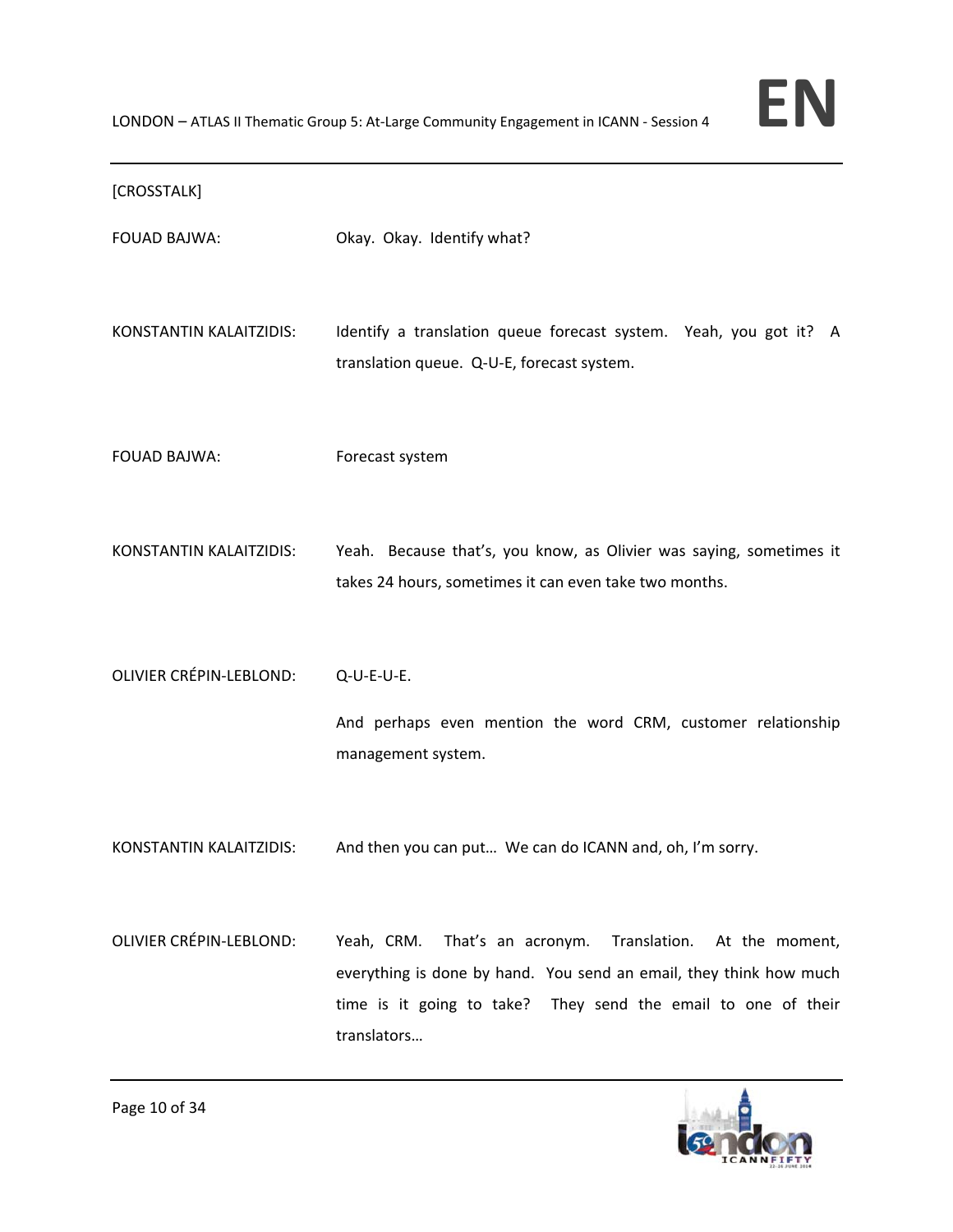## [CROSSTALK]

| <b>OLIVIER CRÉPIN-LEBLOND:</b> | I can't imagine                                                                                                                                                                                                                                                                                 |
|--------------------------------|-------------------------------------------------------------------------------------------------------------------------------------------------------------------------------------------------------------------------------------------------------------------------------------------------|
| KONSTANTIN KALAITZIDIS:        | CMS.                                                                                                                                                                                                                                                                                            |
| <b>FOUAD BAJWA:</b>            | Oh, you mean a document management system.                                                                                                                                                                                                                                                      |
| KONSTANTIN KALAITZIDIS:        | Yeah. That's another word for it.                                                                                                                                                                                                                                                               |
| <b>FOUAD BAJWA:</b>            | No document name system, document review system.                                                                                                                                                                                                                                                |
| KONSTANTIN KALAITZIDIS:        | Whatever works. Okay. So maybe go to the next one, and then we'll<br>come back and put in the details. This is a new problem statement.<br>There is no definition for public interest. We need, the problem<br>statement is, we need to define what public interest, define public<br>interest. |
| [CROSSTALK]                    |                                                                                                                                                                                                                                                                                                 |
| <b>FOUAD BAJWA:</b>            | more dramatic, you know? Define the public interest within ICANN's<br>context.                                                                                                                                                                                                                  |

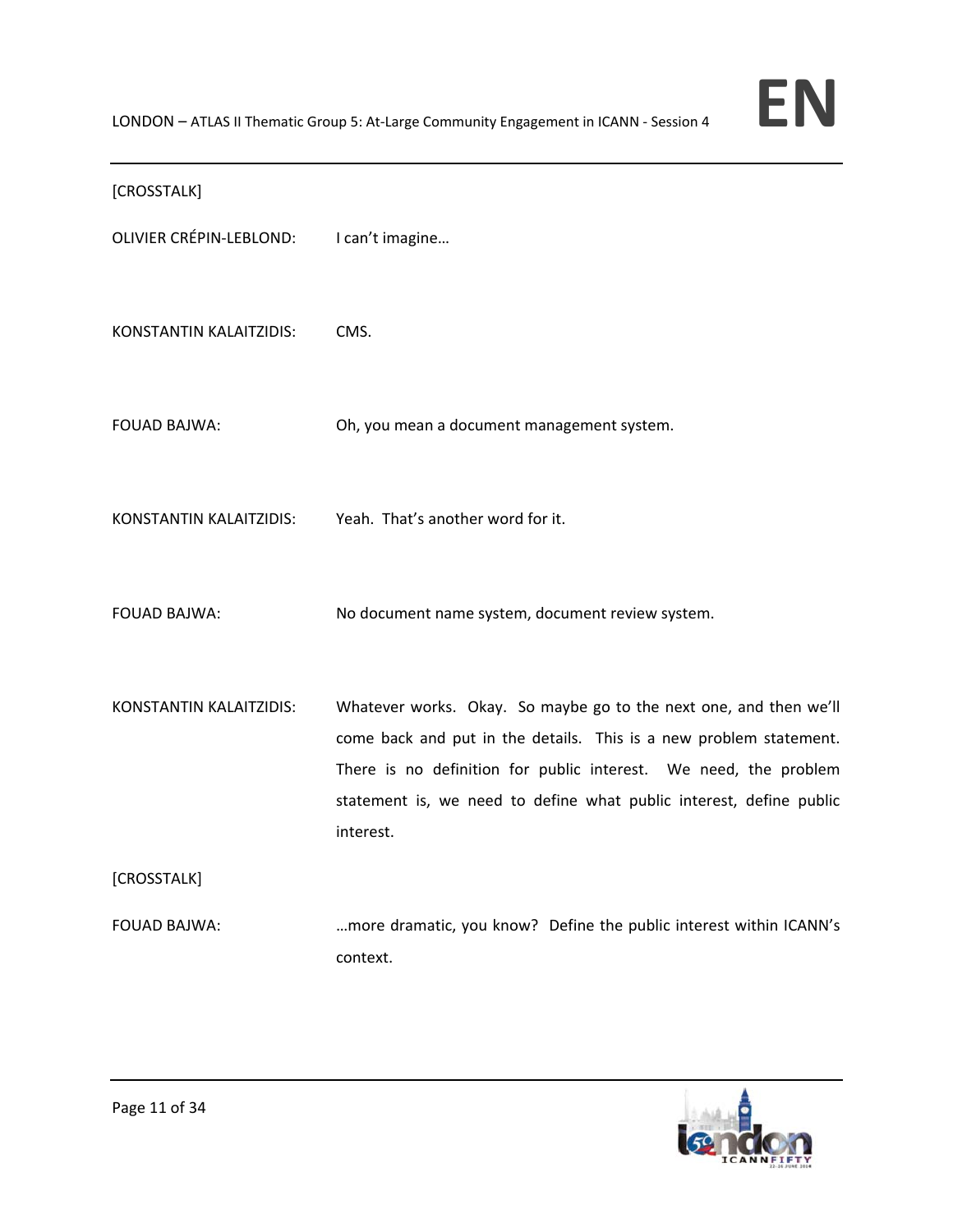

KONSTANTIN KALAITZIDIS: Yeah.

FOUAD BAJWA: How does this sound?

OLIVIER CRÉPIN‐LEBLOND: Okay.

KONSTANTIN KALAITZIDIS: And we can come back to that. A new problem statement is, define ICANN customer.

> And then a new problem statement, define the difference between consumer versus user.

FOUAD BAJWA: It could be also the same one.

DEV ANAND TEELUCKSINGH: Yeah.

FOUAD BAJWA: Define ICANN [?], comma, differentiate [?]…

KONSTANTIN KALAITZIDIS: Consumer versus user.

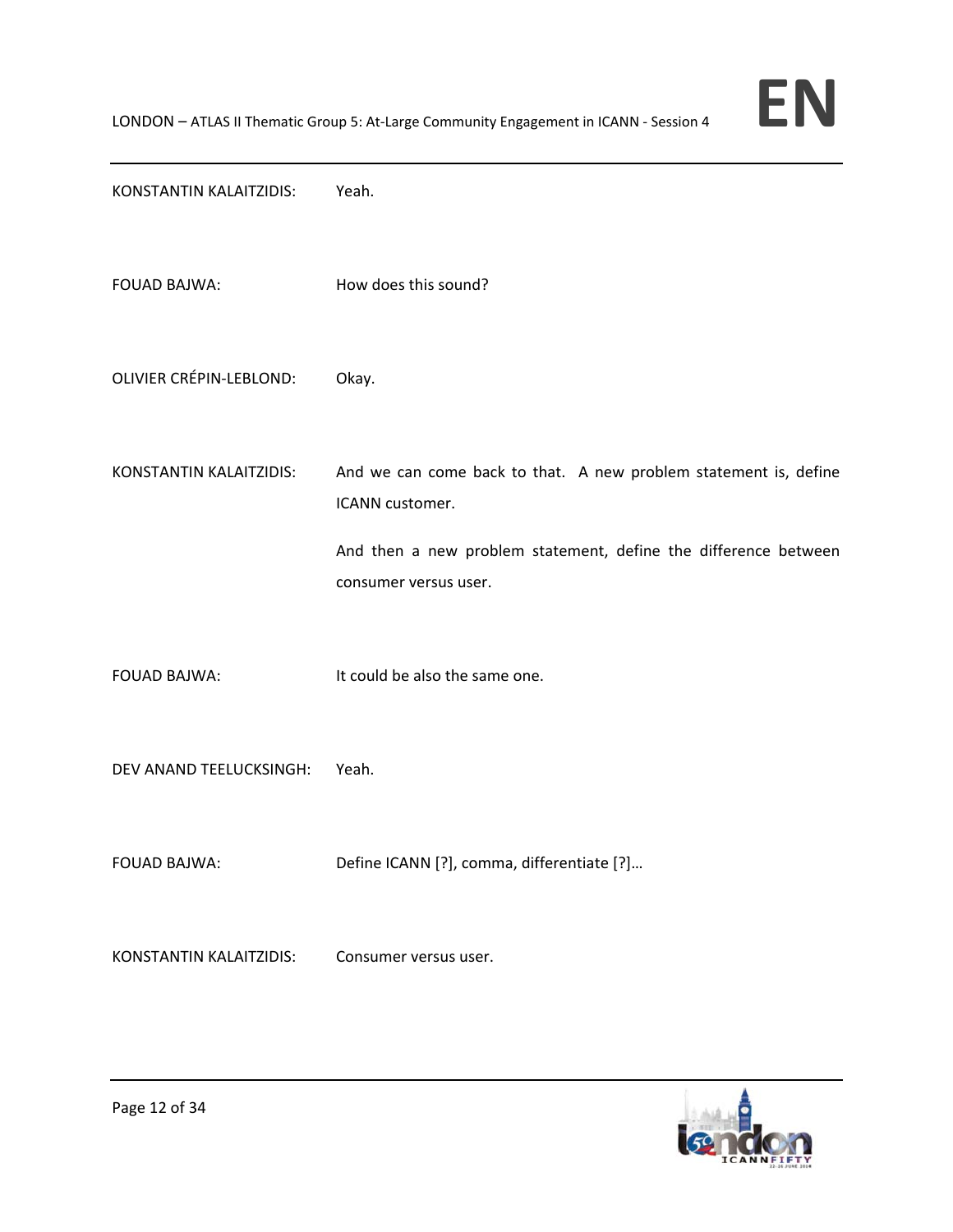| <b>OLIVIER CRÉPIN-LEBLOND:</b> | Yeah, it's Olivier. I wouldn't spend too much time on that one since I<br>think TG1 has been spent a lot of time defining customers and users.                                                                                                                                                                                                                                                                                                       |
|--------------------------------|------------------------------------------------------------------------------------------------------------------------------------------------------------------------------------------------------------------------------------------------------------------------------------------------------------------------------------------------------------------------------------------------------------------------------------------------------|
| <b>FOUAD BAJWA:</b>            | One possibility is how could help them in the overall document to see<br>that, you know? This was an issue of consent, even for this group.                                                                                                                                                                                                                                                                                                          |
| DEV ANAND TEELUCKSINGH:        | Did you have a particular comment on?                                                                                                                                                                                                                                                                                                                                                                                                                |
| YJ PARK:                       | YJ speaking. I was about to make a comment before. Rather than the<br>public interest one, we were talking about the translation issues before.<br>But I think translation is also important, but sort of the terminology.<br>There are so new terminology, even though I understand English. But<br>the kind of terminology and the kind of the English, some people are<br>talking in this space, is very much different from the common language. |
|                                | So sometimes it's really difficult for those who didn't really have those<br>background get involved with this debate in a very substantial matter.<br>So, for example, I just attended this brand registry group meeting,<br>where there were talking a lot about the brand issues, in which I found<br>very interesting, policy challenge in the future.                                                                                           |
|                                | Because they were talking about the possibility to open the two code<br>letter, which might have the conflict with ccTLD issues. And when they<br>are talking about that, they were talking about specification 13,<br>specification 5, or something. I know what specification means, but I                                                                                                                                                         |

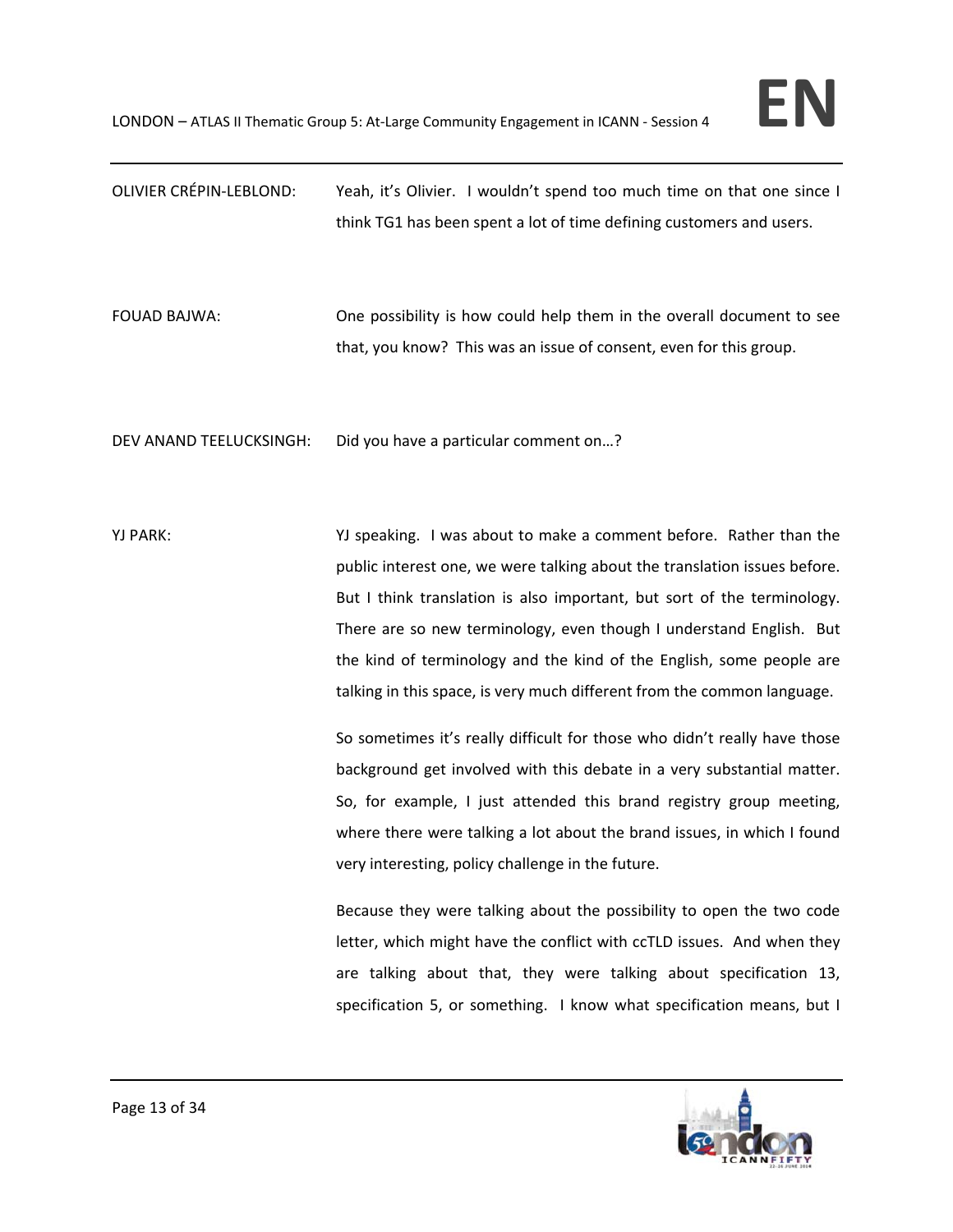didn't really know what specification 13, in this context, so there are a lot of those, the terminology which are now familiar with.

And the issue keep being created. So I think when we really wanted to get engaged with this policy dialogue, we probably need not only translation service, but also some kind of the background information about specific terminology it has been used in those policy dialogues.

So maybe we can ask, you know, all of those acronyms, and all of those terminology, can get more, you know, described in layman's words, rather than all those technical wordings.

KONSTANTIN KALAITZIDIS: This is Konstantin. So I guess that goes back to the previous problem statement. Right? In the translation problem statement, and basically…

YJ PARK: Yurk PARK: Yeah, this one. The improving the policy management process in ICANN. So…

KONSTANTIN KALAITZIDIS: Yeah, number three, item three. So identify translation to focus system, incorporate a document review system, and ensure that the all acronyms, all the acronyms and terminology are clearly defined in third grade level. Yeah. So can you add that?

> So at the end, yeah, ensure that all acronyms and terminology used in its policy, and references…

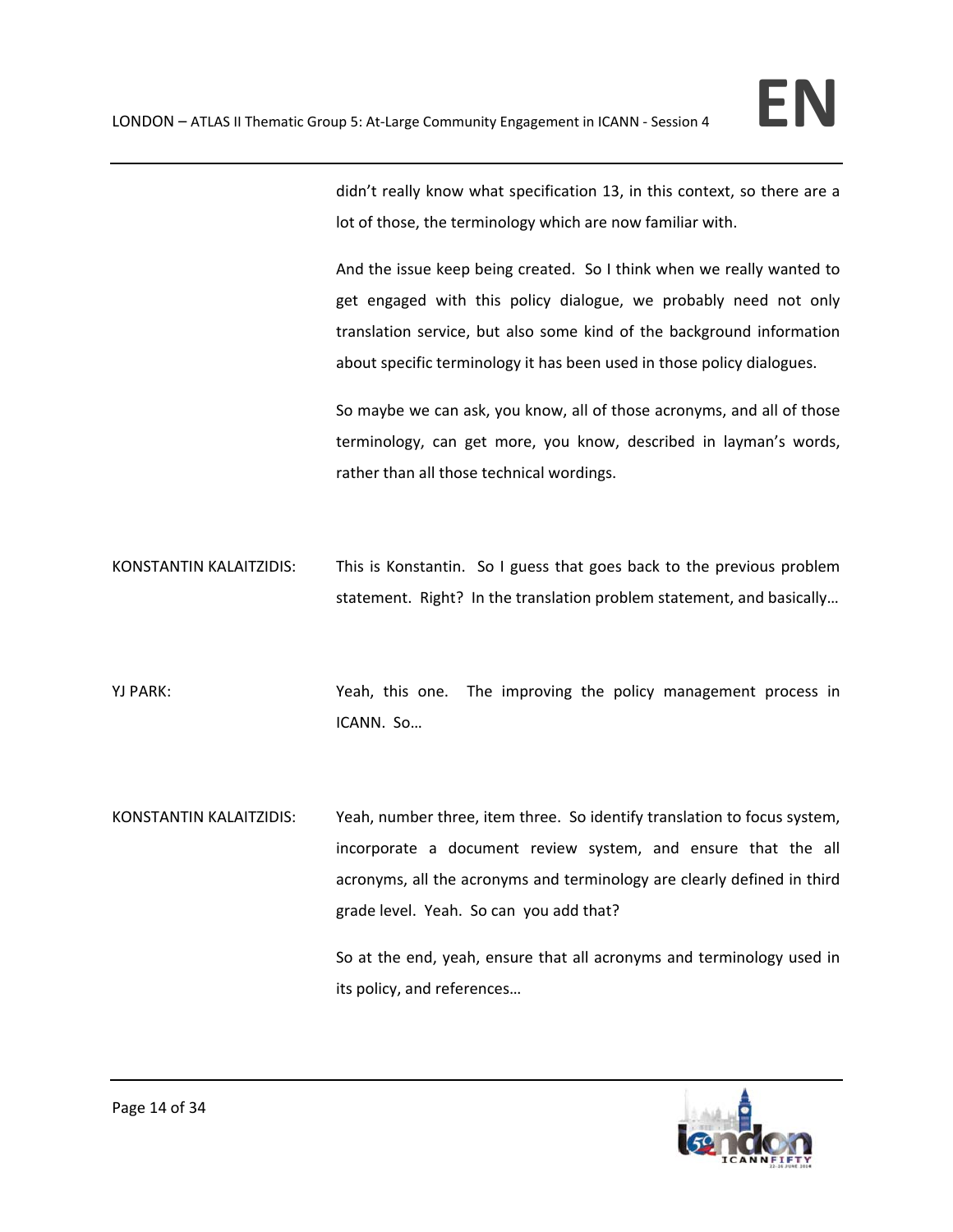# MICHAEL FORDE: Sorry. For the record, Michael Forde, LACRALO. I was just adding that, trying to expand on that by suggesting that we make sure that references to other documents, or the documents that some people sought in this, might understand well, but those of us new to it don't.

I've experienced that a lot too. People speak of section three, and they don't say in what, and they don't say what it is. So all of those references, we have to make sure we explain what document you're talking about and not assume that somebody knows it. And even guide them by saying what it is all about, because they may have never heard of it before.

KONSTANTIN KALAITZIDIS: So I think that's a separate recommendation.

DEV ANAND TEELUCKSINGH: Okay. Olivier, sorry.

OLIVIER CRÉPIN-LEBLOND: Thanks Dev. Is that a recommendation for ICANN or for At Large? Because the concern I have, the recommendation for ICANN, the ICANN documents like the Registrar Accreditation Agreement, and so on, for those subject matter experts that no what the topic is about, they'll know what specification 13, 9, 12, all of these, they'll know what there are, because that's part of the working documents that they've been working on for several years.

> So our subject matter experts will know what they are, but I don't think we can ask for ICANN to turn every document that they're working on,

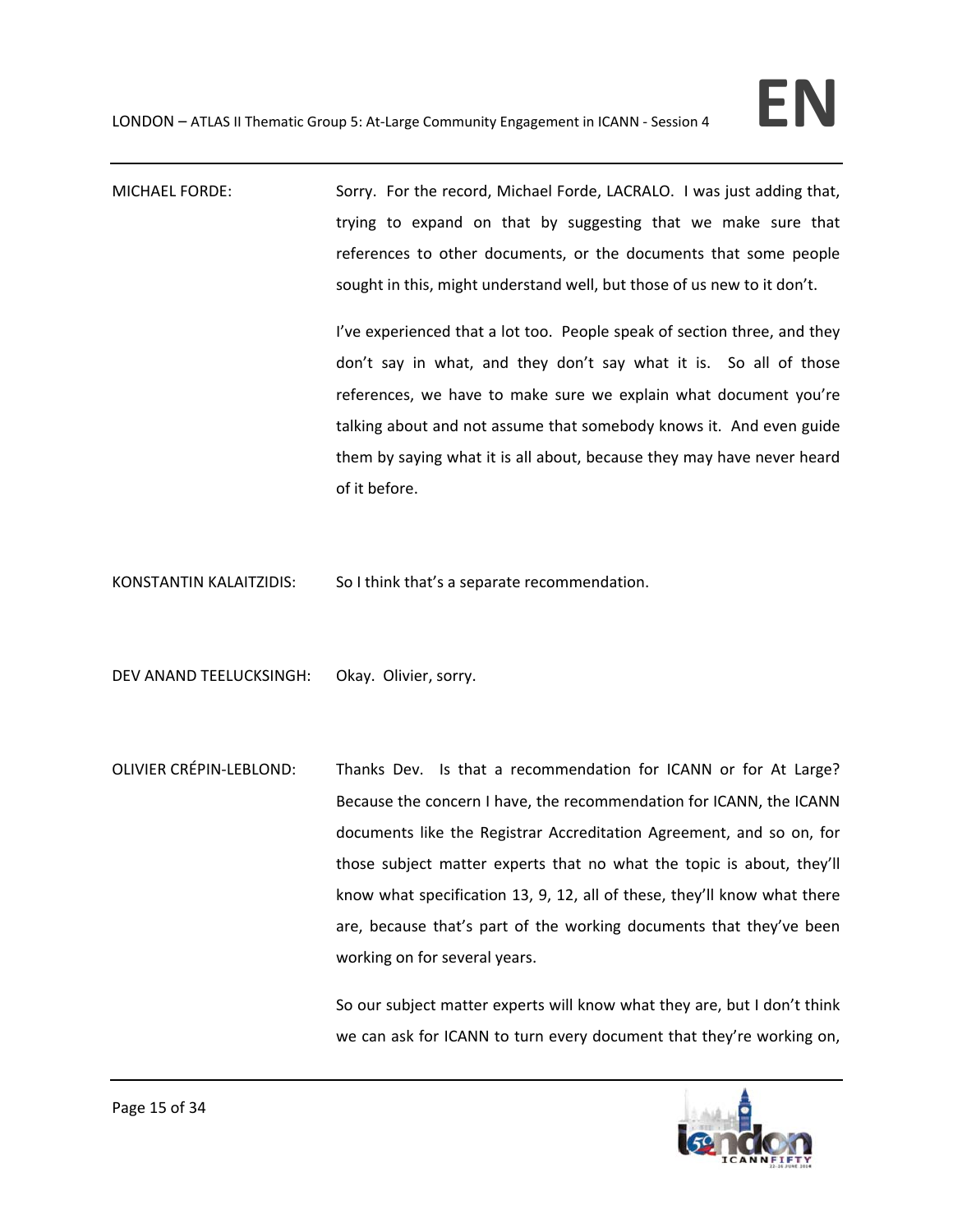with every single you know, a glossary of absolutely every single term being used in the document. Otherwise this is just not going to work.

## DEV ANAND TEELUCKSINGH: YJ.

YJ PARK: Yeah, I think it might be difficult at the beginning to institutionalize those kind of practices, but I don't think it's only the benefit of At Large users, it can be the benefit of, for example, those are the companies who are not in this ICANN community yet, but who really wanted to join this kind of ICANN community for further discussion.

> It's not only the users and companies, but also government representatives. I think those who were not in this space for policy discussion, it's really difficult to understand all of those new words, because people keep creating new names. I mean, just like to today, you know, they keep, like generating new terminology.

> If you are not in this meeting and in this space, it's very difficult to follow up. So I think it's better to leave some record, so those who come to this dialogue later, they can still follow up and chase those kind of previous discussions.

KONSTANTIN KALAITZIDIS: Would you change anything in that terminology then? And we can decide if its ALAC, and we can put in parenthesis whether it's ALAC or ICANN, but is that terminology okay? Or would you change anything in that terminology in that sentence, item number 4 and 5?

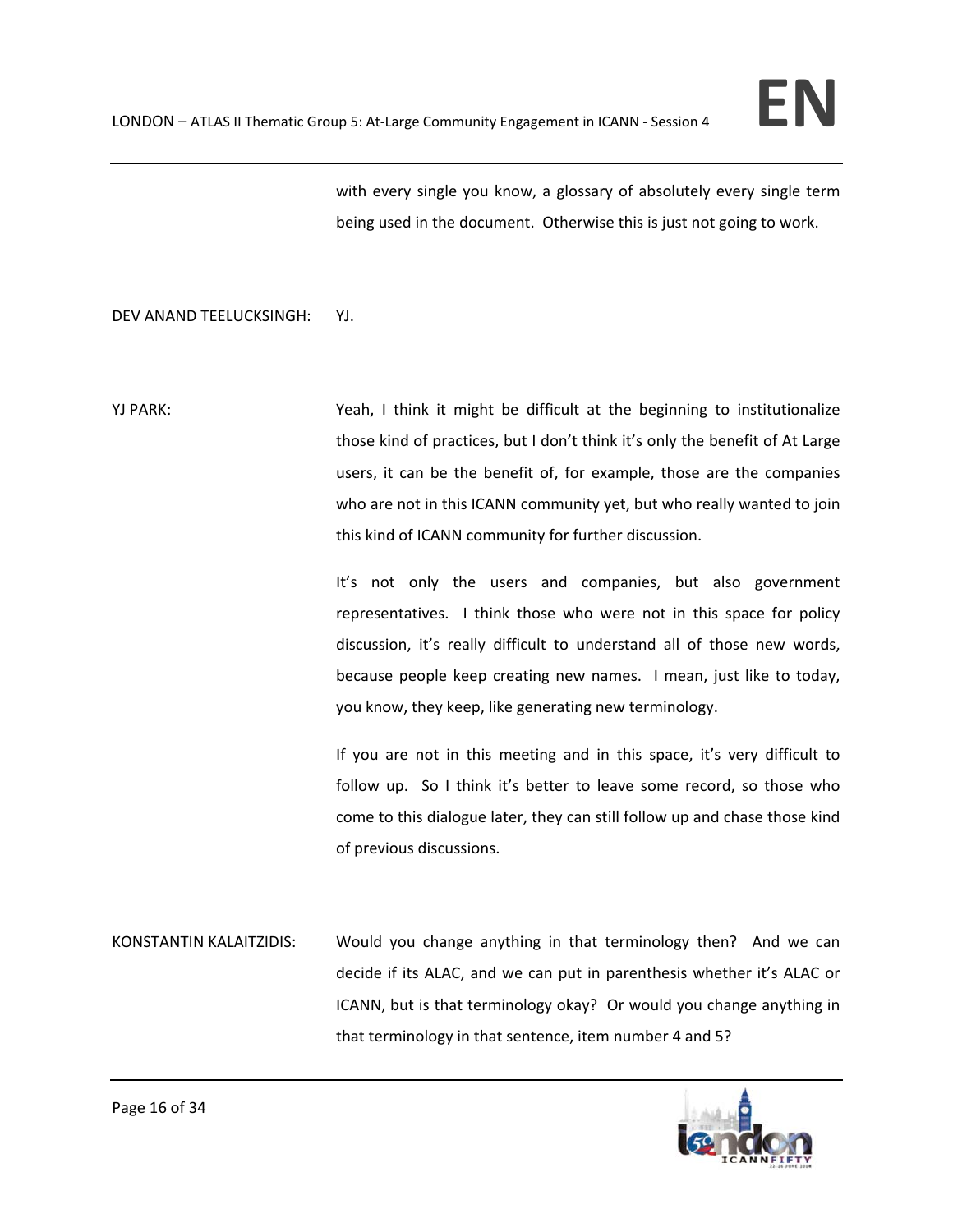

YJ PARK: Yu PARK: Yeah. I think that seems to be okay with me. But, I mean, I'm not a native speaker of English, so I might review that with different opinion, but at this stage, it looks fine.

KONSTANTIN KALAITZIDIS: For after, I guess, it's okay. Okay. So we'll just keep going. I have a few more. Just go to a new problem statement, thank you. Can I just keep going Fouad? I mean, sorry.

> So we're talking about to set up a public interest forum, not a public interest, whatever you called it previously, that came with that acronym. Yeah.

FOUAD BAJWA: The public interest summit.

KONSTANTIN KALAITZIDIS: Yeah. How about public interest forum instead.

DEV ANAND TEELUCKSINGH: We are getting tired, aren't we?

FOUAD BAJWA: That was off the record.

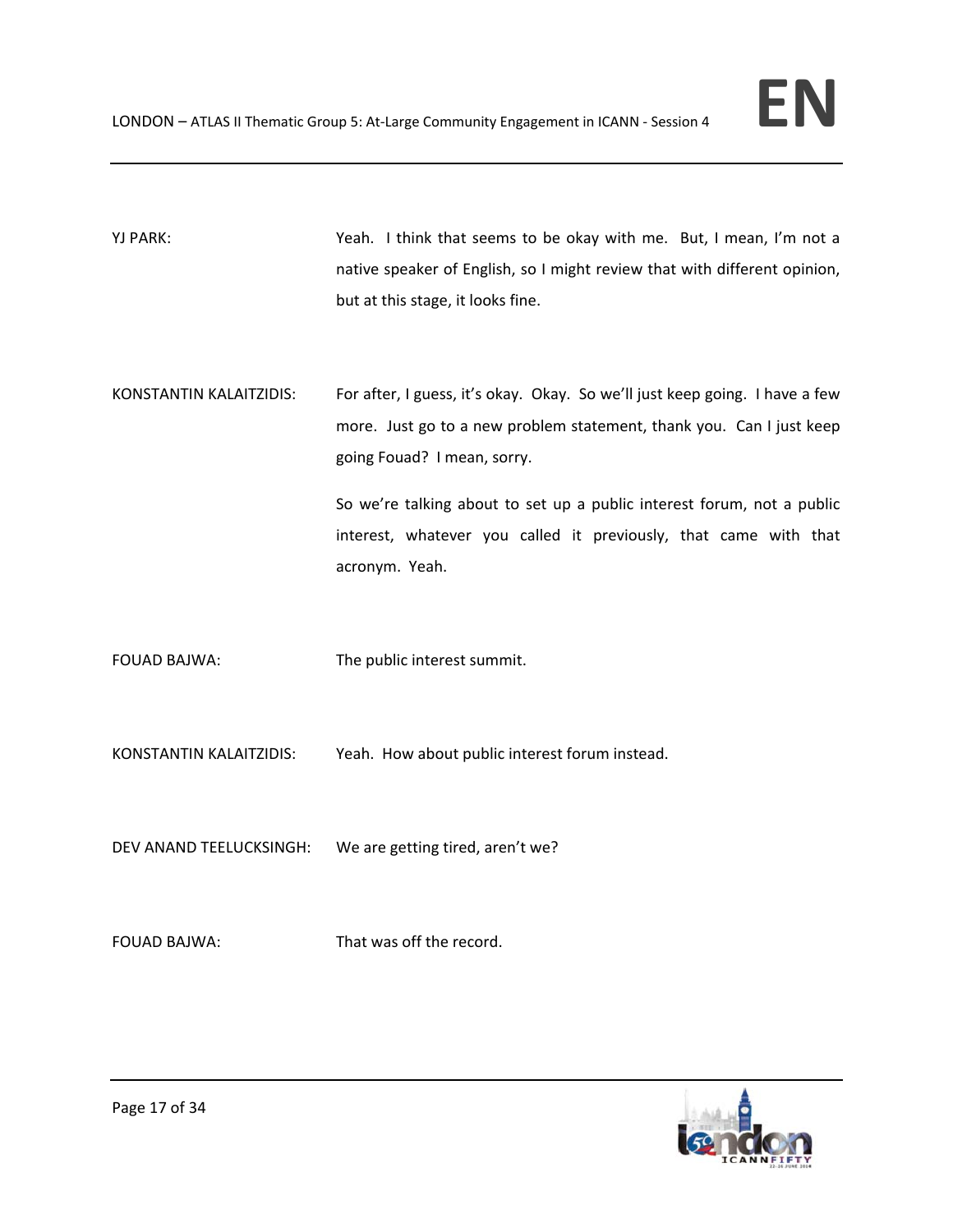- KONSTANTIN KALAITZIDIS: And underneath that, the reason for that is, establish a public interest forum slash summit, if you like, to understand the vision of public interest in the minds of the stakeholders, and how the stakeholders define it.
- DEV ANAND TEELUCKSINGH: Okay. This is Dev. I mean, as I recall, so we identified that ICANN is planning and is focusing in its strategic plan for the next five years, to establish, you know, to clarify the public responsibility framework. So I suppose we can just say, ICANN… Well, we support the need to clarify the public interest.

To support the ICANN's proposals to identify the public responsibility framework, and I think it would come, otherwise they establish, all right, the public Internet, Internet summit, similar in concept to NetMundial. You see, I think that was the idea.

To have a single focus meeting to look at the issue. Yeah, a single meeting, yeah. A single topic meeting to focus on that issue. I think that's the wording, I was trying to say. I don't know about summit and so on. Konstantin?

- KONSTANTIN KALAITZIDIS: What would you change in that terminology then? The way it's written?
- DEV ANAND TEELUCKSINGH: This is Dev. Support the FY 15 strategic plan, focus recommendation on clarifying the public interest. And we can grab the words exactly from that document. But that's…

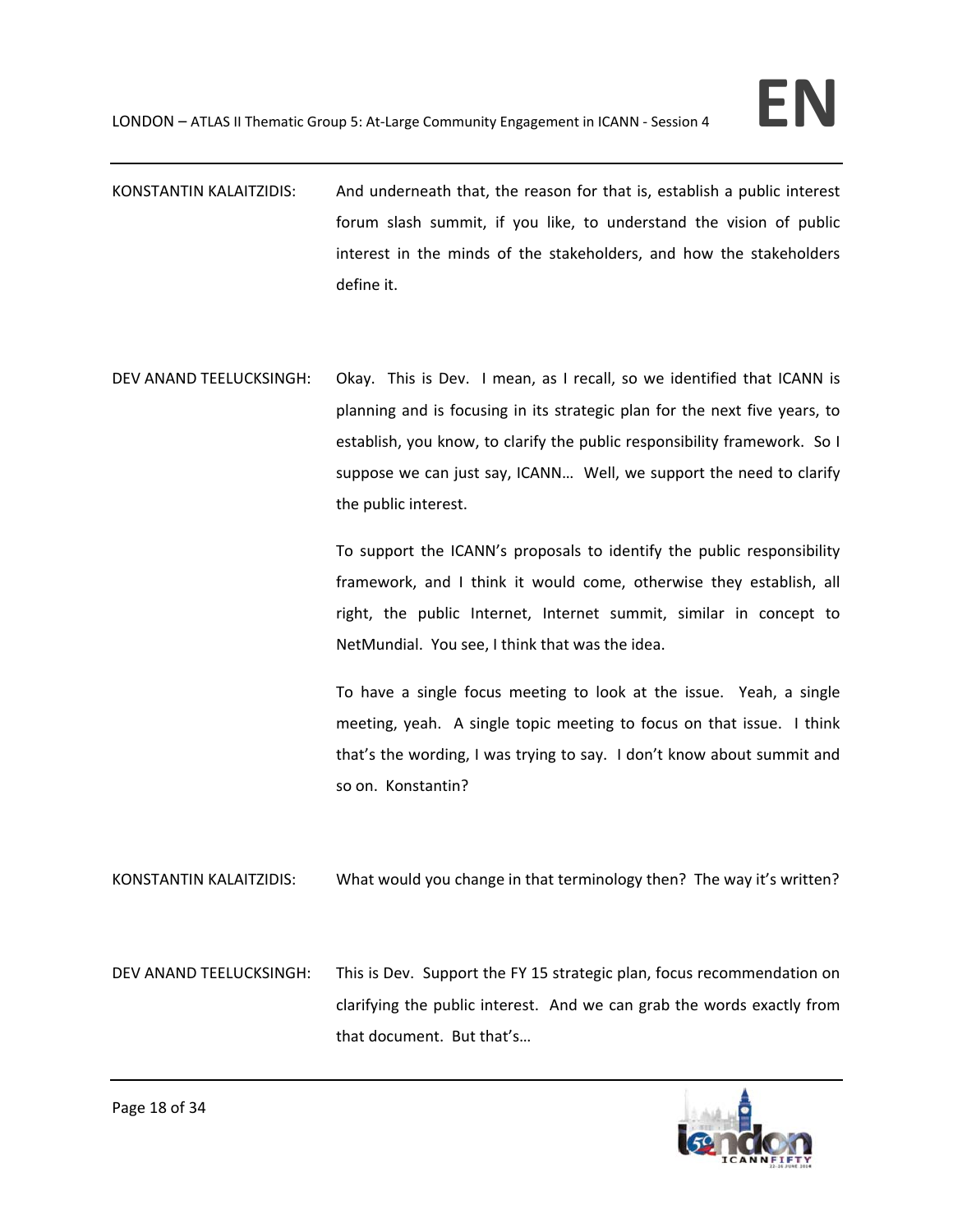Strategic plan. Thomas? Sorry.

THOMAS LOWENHAUPT: Tom Lowenhaupt. ICANN should clarify the public interest in order to provide a measure against these actions, to have a metric or to have… You want to know the public interest so that you can measure things by it. Is this in the public interest? So just some language that says it should… A reason for why you should clarify the public interest. I think, you know, so that ICANN can do its work properly. So that we

KONSTANTIN KALAITZIDIS: This is Konstantin. So, you're saying that establish metric to measure the effectiveness of the public interest?

can decide what work measures up to it. Somebody can clarify that.

THOMAS LOWENHAUPT: No. I'm saying, I'm just saying it might be helpful to measure, to give a reason why you want to know the public interest. Why do we want to know the public interest? Because every action that ICANN takes should be measured against the public interest. Is this in the public interest? Yeah, you have to know what the public interest is. Sorry, go on.

DEV ANAND TEELUCKSINGH: This is Dev speaking. I mean, it's not just ICANN support FY 15, it's really At Large. At Large supports the FY 15. Yeah.

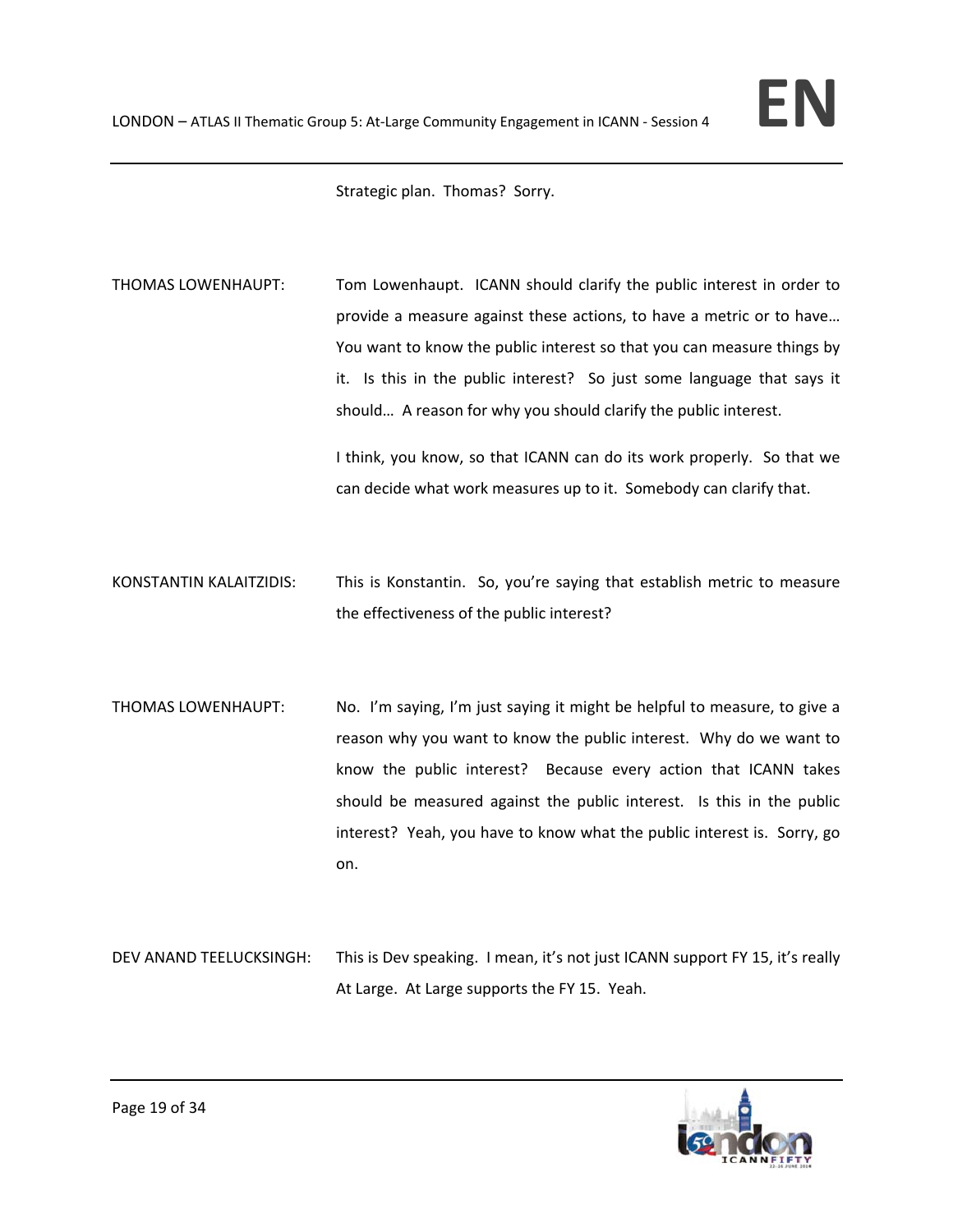OLIVIER CRÉPIN‐LEBLOND: ICANN is presenting the FY 15, it can't just support it because that's, it's ICANN's.

DEV ANAND TEELUCKSINGH: So the At Large…

OLIVIER CRÉPIN‐LEBLOND: At Large supports the FY 15 strategic plan article that calls for clarifying the ICANN public interest in order…

> I thought we were just looking at the issues and then we were going to split into two groups.

KONSTANTIN KALAITZIDIS: I guess it didn't happen. I'm trying to push it along. Next problem statement, are you there? Transform the... So this was about transforming the GAC and ALAC, and reorganize the relationship of supporting organizations and advisory committees. And this was related to, I guess, the statements in that Evan…

DEV ANAND TEELUCKSINGH: Sorry.

KONSTANTIN KALAITZIDIS: Yeah.

DEV ANAND TEELUCKSINGH: Finish, I was, finish please.

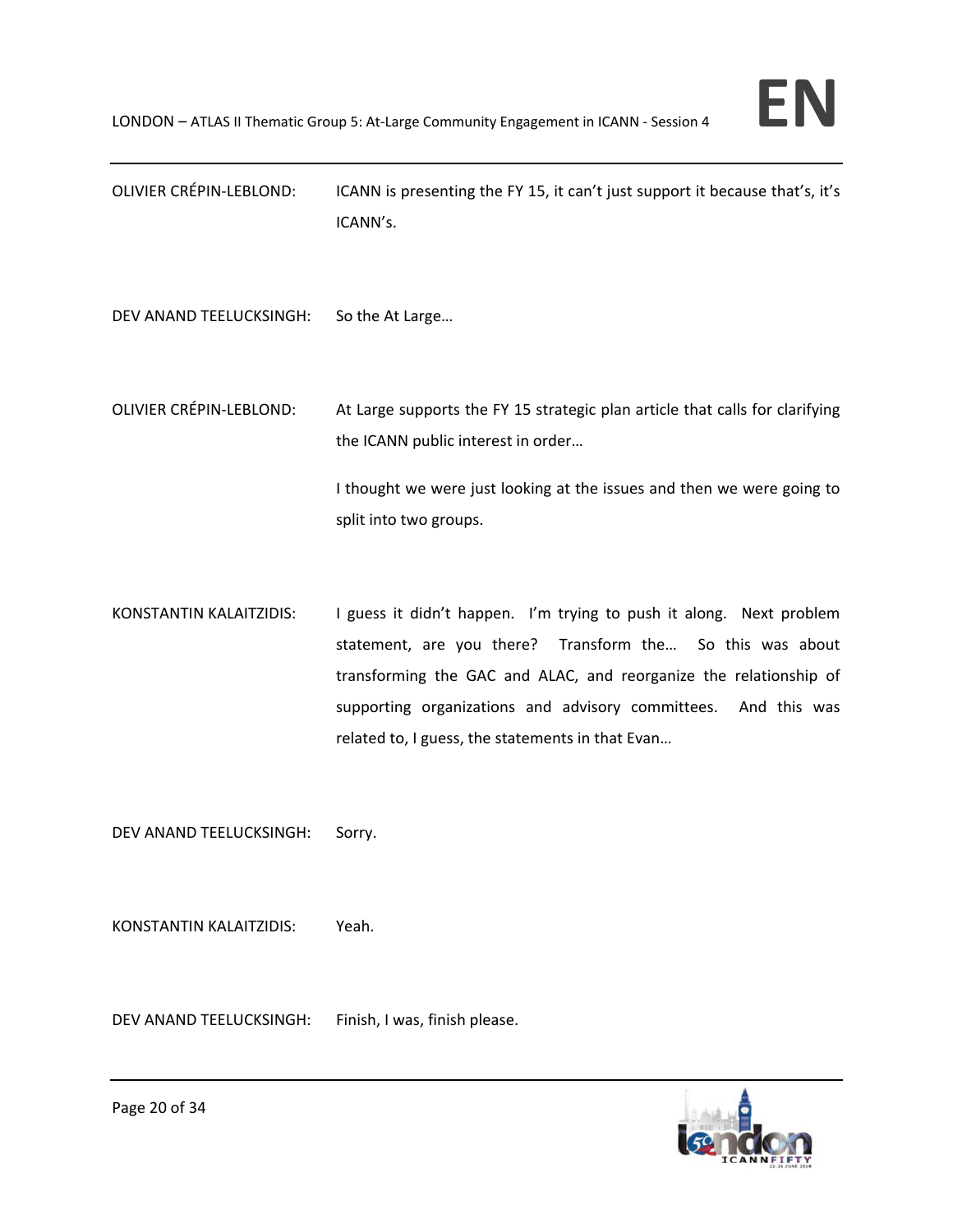- KONSTANTIN KALAITZIDIS: And so, transform the GAC and ALAC and the relationship of supporting organizations and advisory committees. And establish, oh no, that's something else. That's it. That's what I had. There is more stuff underneath, but, okay. Go.
- FOUAD BAJWA: Transforming or improving the role?
- DEV ANAND TEELUCKSINGH: Lost me. This is Dev. So I think this part of the note was related to the R3 paper. And the R3 paper had some specific general recommendations, and I think the consensus was that we should include those recommendations, restate those recommendations from the R3 paper. Isn't that what was this part? Yeah.
- KONSTANTIN KALAITZIDIS: Yeah, that's where it came from.
- DEV ANAND TEELUCKSINGH: Yeah.
- KONSTANTIN KALAITZIDIS: That's the one Evan and Jean-Jacques were involved in.
- DEV ANAND TEELUCKSINGH: Yes. The R3 paper, yes.

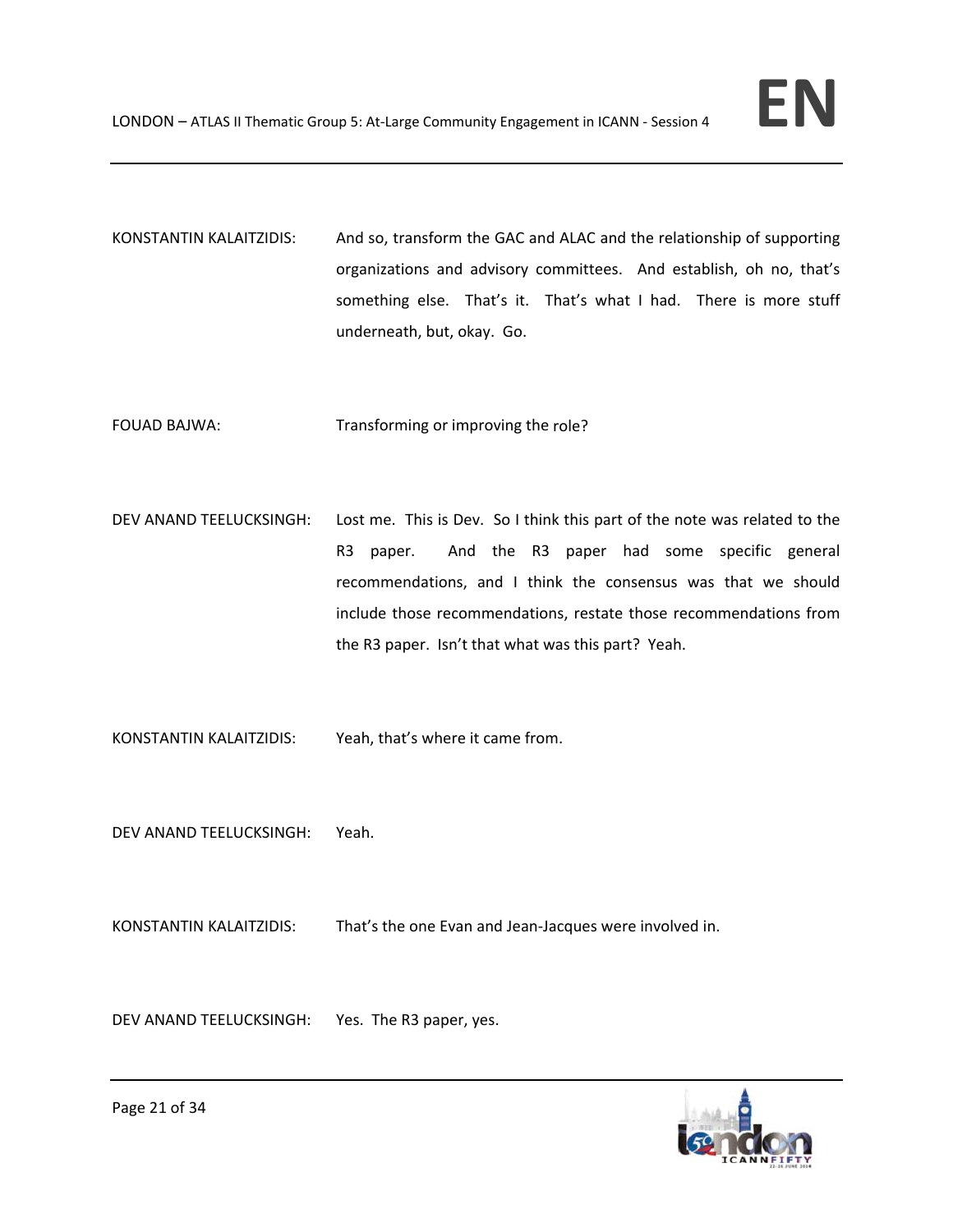- KONSTANTIN KALAITZIDIS: Yeah, okay, yeah. That's where it came from. You can bring it in afterwards. So, yeah.
- OLIVIER CRÉPIN‐LEBLOND: This doesn't come from the R3 paper, this is from the ATRT, this is from the accountability and transparency review. The R3 paper is asking for a complete change of, advisory committee is making policy and supporting organizations taking on a different role.

DEV ANAND TEELUCKSINGH: Sorry.

FOUAD BAJWA: [?] the ATRT. In the notes. Yeah.

KONSTANTIN KALAITZIDIS: Okay. We can come back and clear this as well. Okay. So the new problem statement. We need to identify of who At Large is, within the global context…

FOUAD BAJWA: The user interest, this is about the user interest.

KONSTANTIN KALAITZIDIS: Right.

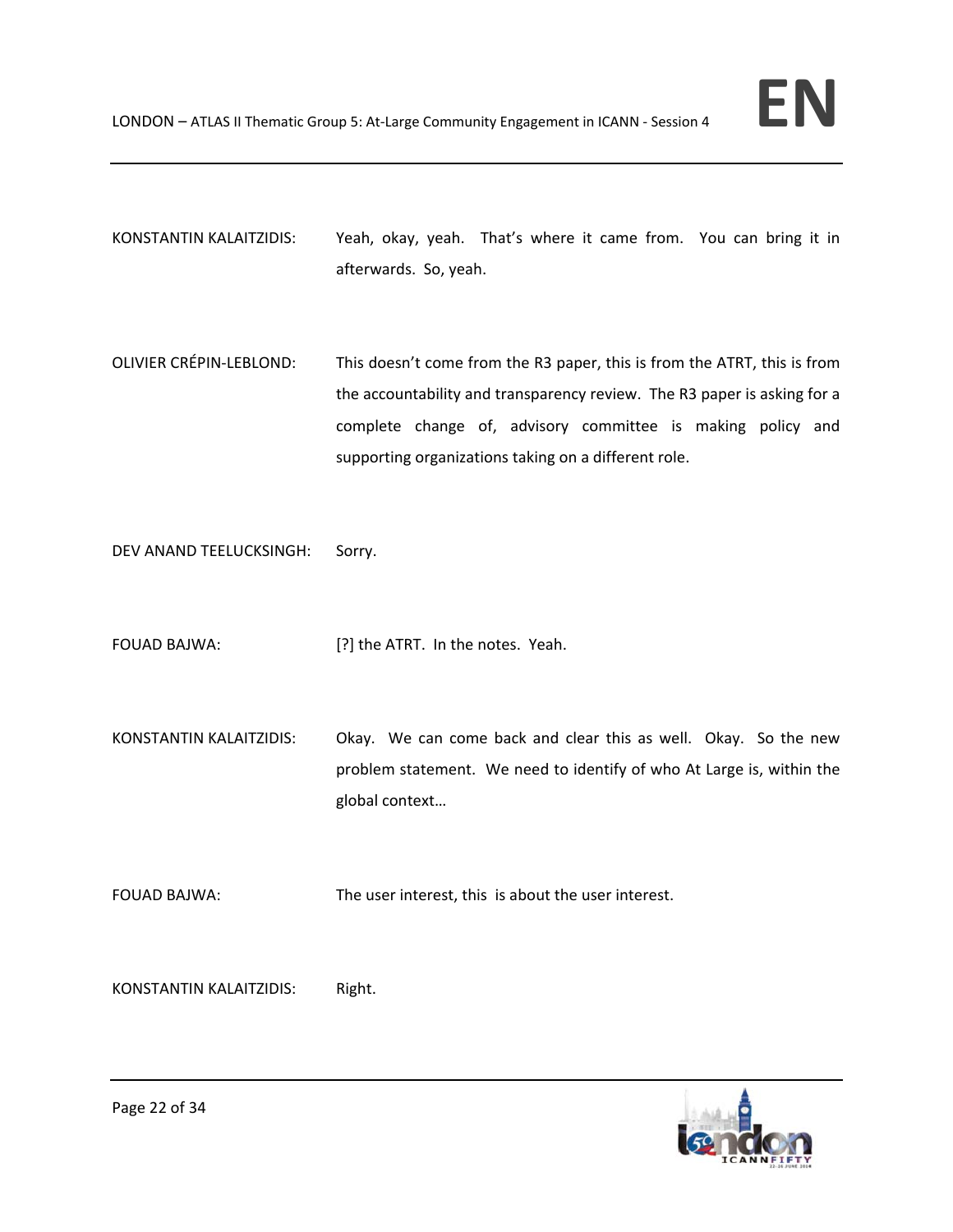| <b>FOUAD BAJWA:</b>     | Let me just come back [?]                                                                                                                     |
|-------------------------|-----------------------------------------------------------------------------------------------------------------------------------------------|
| KONSTANTIN KALAITZIDIS: | And it's another item here, are you going back to the previous one?<br>Okay.                                                                  |
| <b>FOUAD BJAWA:</b>     | Who we are and what we do.                                                                                                                    |
| KONSTANTIN KALAITZIDIS: | Right. And                                                                                                                                    |
| <b>FOUAD BJAWA:</b>     | the users, can At Large protect public interest?                                                                                              |
| KONSTANTIN KALAITZIDIS: | Right. Can we be identified as a public interest group? Who are we?                                                                           |
| <b>FOUAD BJAWA:</b>     | At Large engagement, ALSs, [?] decisions                                                                                                      |
| KONSTANTIN KALAITZIDIS: | Right, right, yes.                                                                                                                            |
| FOUAD BJAWA:            | engagement with the GNSO? Can we be identified as a public interest<br>group? GAC [?] and to protect the public interest, [?] that represents |

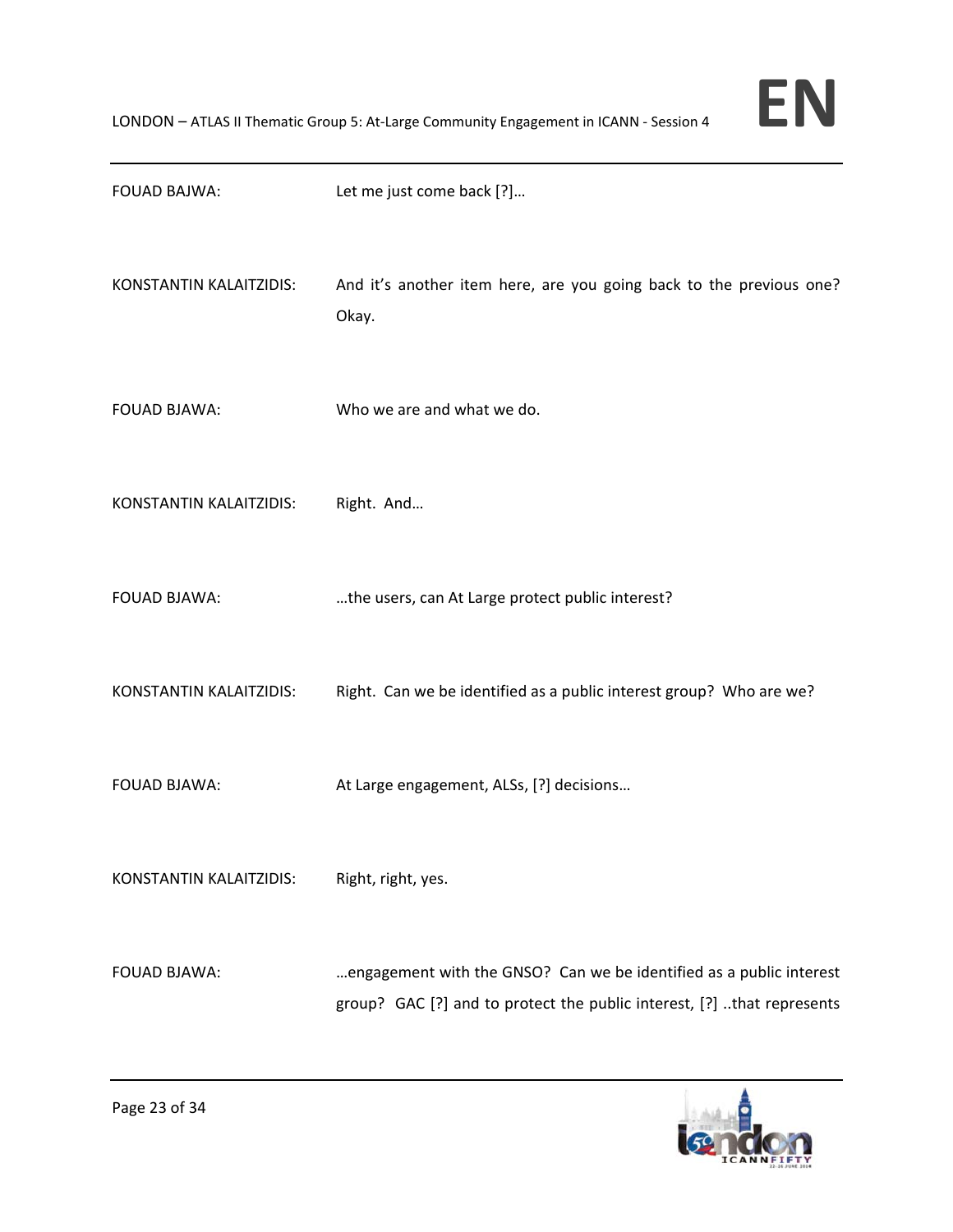the public interest, that, you know, oh okay. At Large needs to bring consensus. These were the points for this.

- KONSTANTIN KALAITZIDIS: So I think the problem statement could be… Do you want the problem statement or recommendations?
- FOUAD BJAWA: What is in user interests?
- KONSTANTIN KALAITZIDIS: Is that what it is?
- DEV ANAND TEELUCKSINGH: So, this is Dev. As I call, it's just what YJ was talking about in terms of, I guess, clarifying the roles of the various ACs and supporting organizations in representing the public interest. Fine. I think that's what that point was essentially trying to say.

KONSTANTIN KALAITZIDIS: Can you repeat that please?

DEV ANAND TEELUCKSINGH: This is Dev. Clarify the… Clarify the, oh dear.

All right, let me just focus here. So, this is what YJ was saying in that, it is to clarify for the ACs and SOs as to how they represent the public interest.

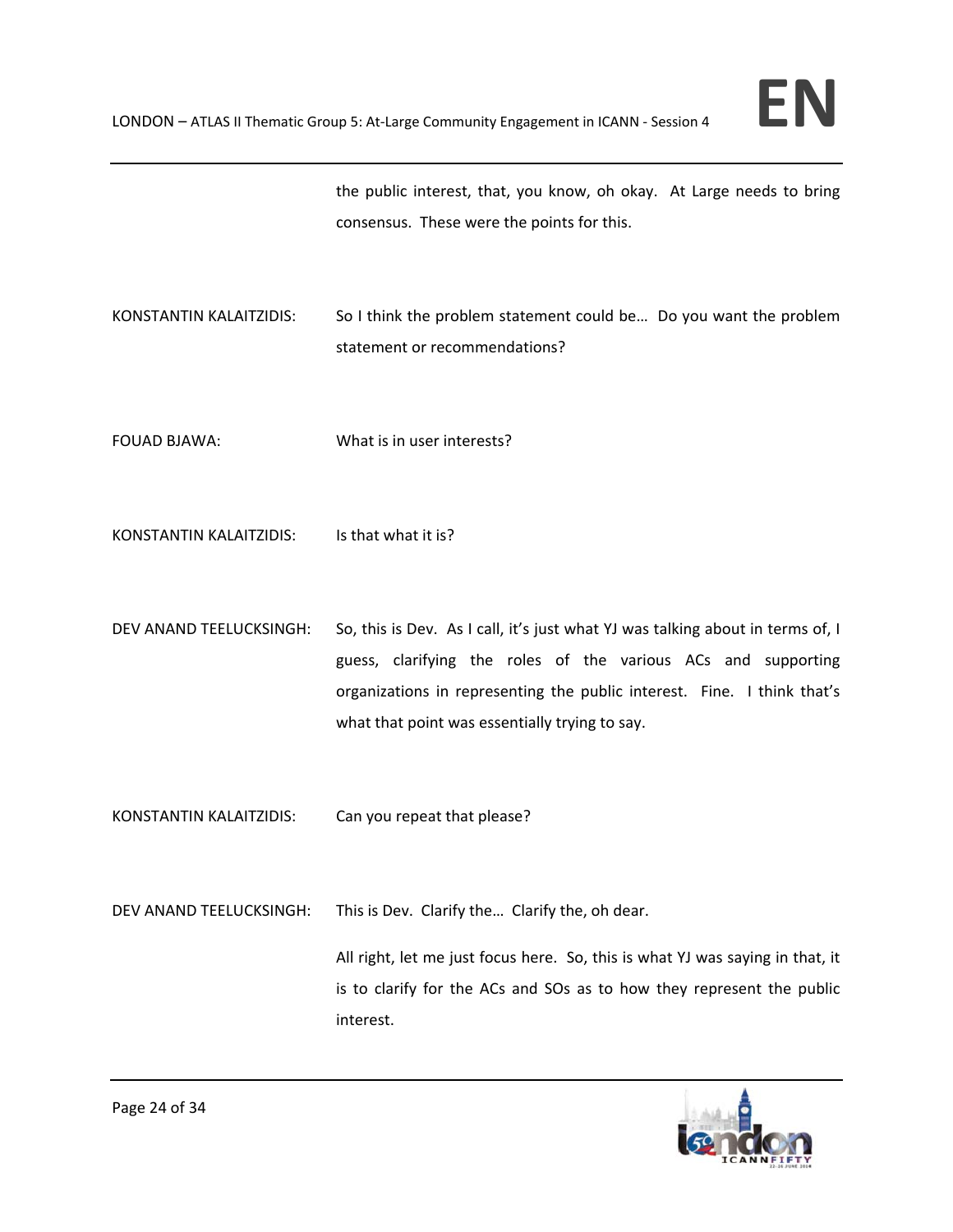- DEV ANAND TEELUCKSINGH: Well, yes, because, but ICANN should convene that process, by which those communities can do it.
- FOUAD BJAWA: We can say, define the public interest within the context of ICANN and the Internet community.
- KONSTANTIN KALAITZIDIS: Yeah, let's go with that for now. And… Yeah.

DEV ANAND TEELUCKSINGH: Yannis?

YANNIS LI: Actually, sorry. This is Yannis speaking. And actually, because I wasn't here during the discussions, but I just feel that for recommendations one, for ICANN should clarify the public interest, I just have a feeling that actually, I mean, the term should be clarify or define by the community together, but not just the ICANN cooperation itself.

> So I don't know, it just doesn't feel really all right with me for number one.

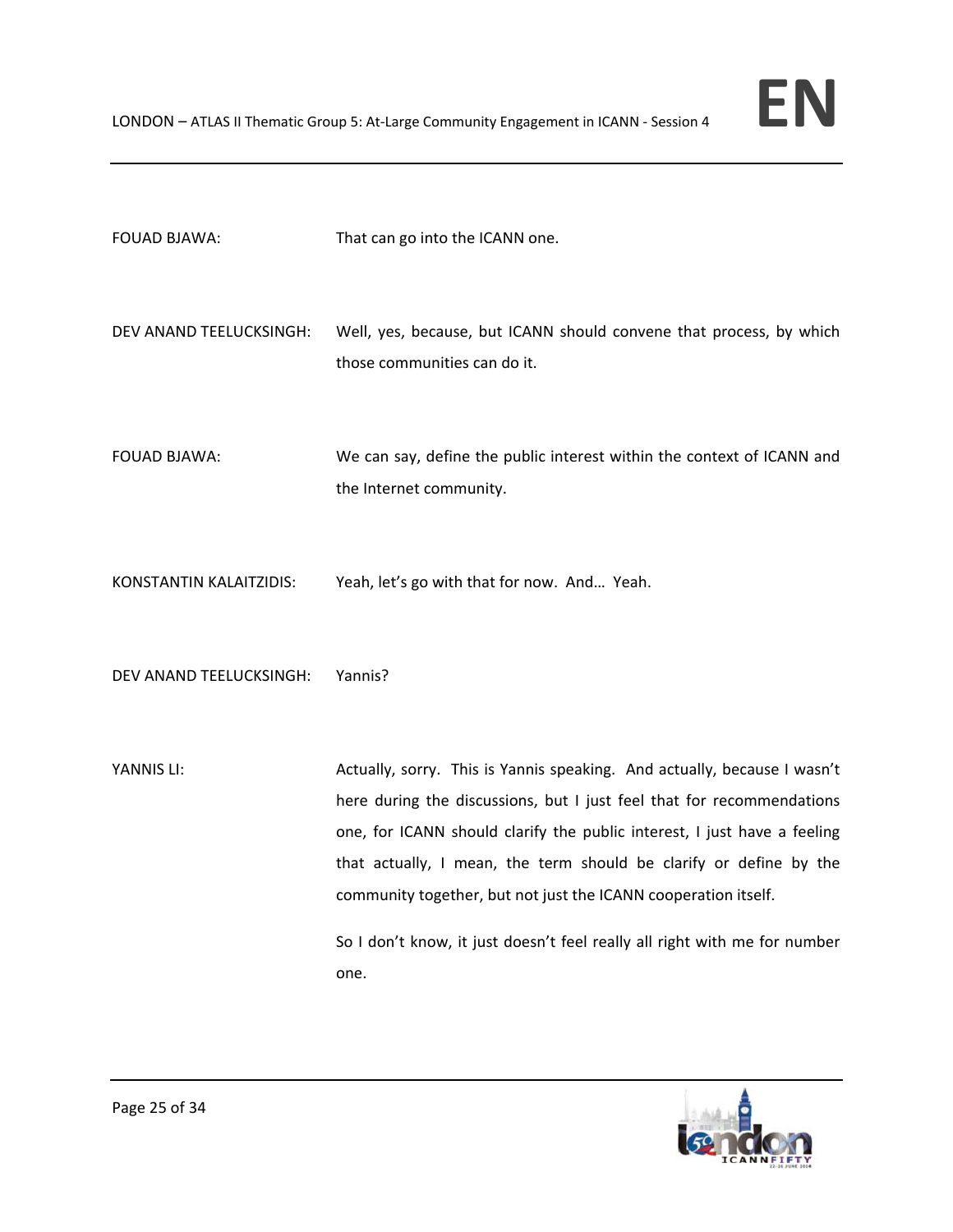| FOUAD BJAWA:                   | No, but this is, in its operating strategy plan, to define the public<br>interest. And it's [?] to making decisions, and [?] using this term, that<br>ICANN, this is in the public interest, are in the public interest. So what<br>grounds are already doing that? And this is no accepted definition. |
|--------------------------------|---------------------------------------------------------------------------------------------------------------------------------------------------------------------------------------------------------------------------------------------------------------------------------------------------------|
| YANNIS LI:                     | Yeah, I mean, we should define it together, but I mean, not the ICANN<br>staff themselves, or                                                                                                                                                                                                           |
| <b>OLIVIER CRÉPIN-LEBLOND:</b> | That's what three says.                                                                                                                                                                                                                                                                                 |
| <b>FOUAD BJAWA:</b>            | That's why you are meeting with summit, to be organized within an<br>ICANN meeting, where all of the communities sit together, may be start<br>one day before the actual ICANN meeting, and look into this.                                                                                             |
| YANNIS LI:                     | Okay, I get it.                                                                                                                                                                                                                                                                                         |
| DEV ANAND TEELUCKSINGH:        | Alan?                                                                                                                                                                                                                                                                                                   |
| <b>ALAN SKUCE:</b>             | Alan Skuce for the transcript. I was just wondering whether we should<br>have a definition of public interest in ICANN legal. And there is                                                                                                                                                              |

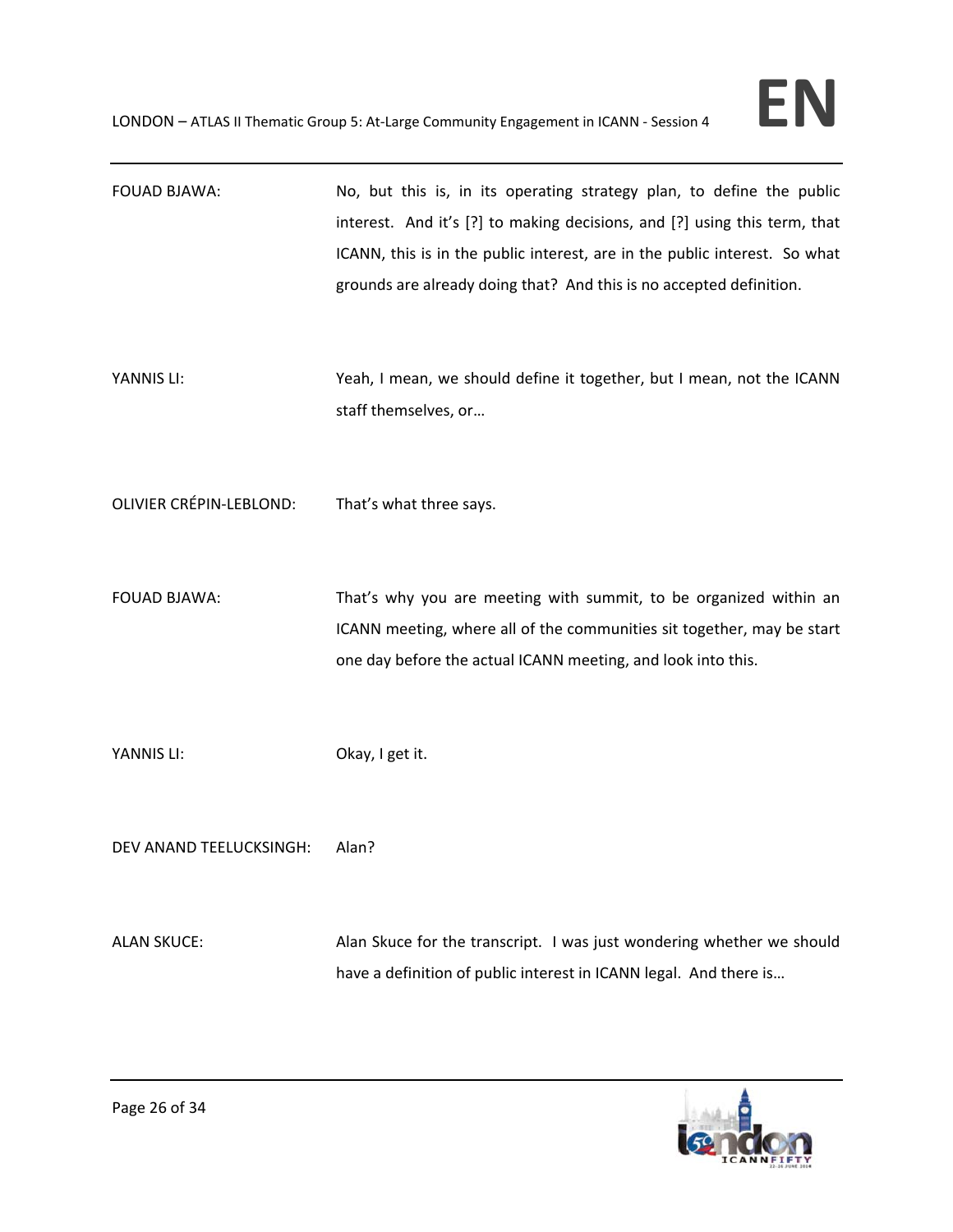DEV ANAND TEELUCKSINGH: You can answer that, but don't think so.

KONSTANTIN KALAITZIDIS: Okay go to next problem statement. Okay. Can you go to a new one? And this is about engagement, volunteer engagement. Need to engage more volunteers on specific topics by bringing them up to speed, and clarifying acronyms and background, by bringing them up through education of acronyms…

You could. Okay.

Okay. Then I'll keep going.

- FOUAD BAJWA: [?]...in capacity building and improving [?]...
- KONSTANTIN KALAITZIDIS: So maybe then you can write, bring people up to speed of acronyms and ensure that you clearly define acronyms, and terminology used, which is the same as translation, acronyms and terminology used to make sure people understand what the topic is about.

So that's the recommendation, I guess.

DEV ANAND TEELUCKSINGH: Okay. This is Dev. So I think those are the discussions also, regarding capacity building, was to, having a repeated… This is more for At Large. To have a repeated set of capacity building webinars, sort of to what the ATLAS 2 capacity building webinars did. Because everyone felt that that

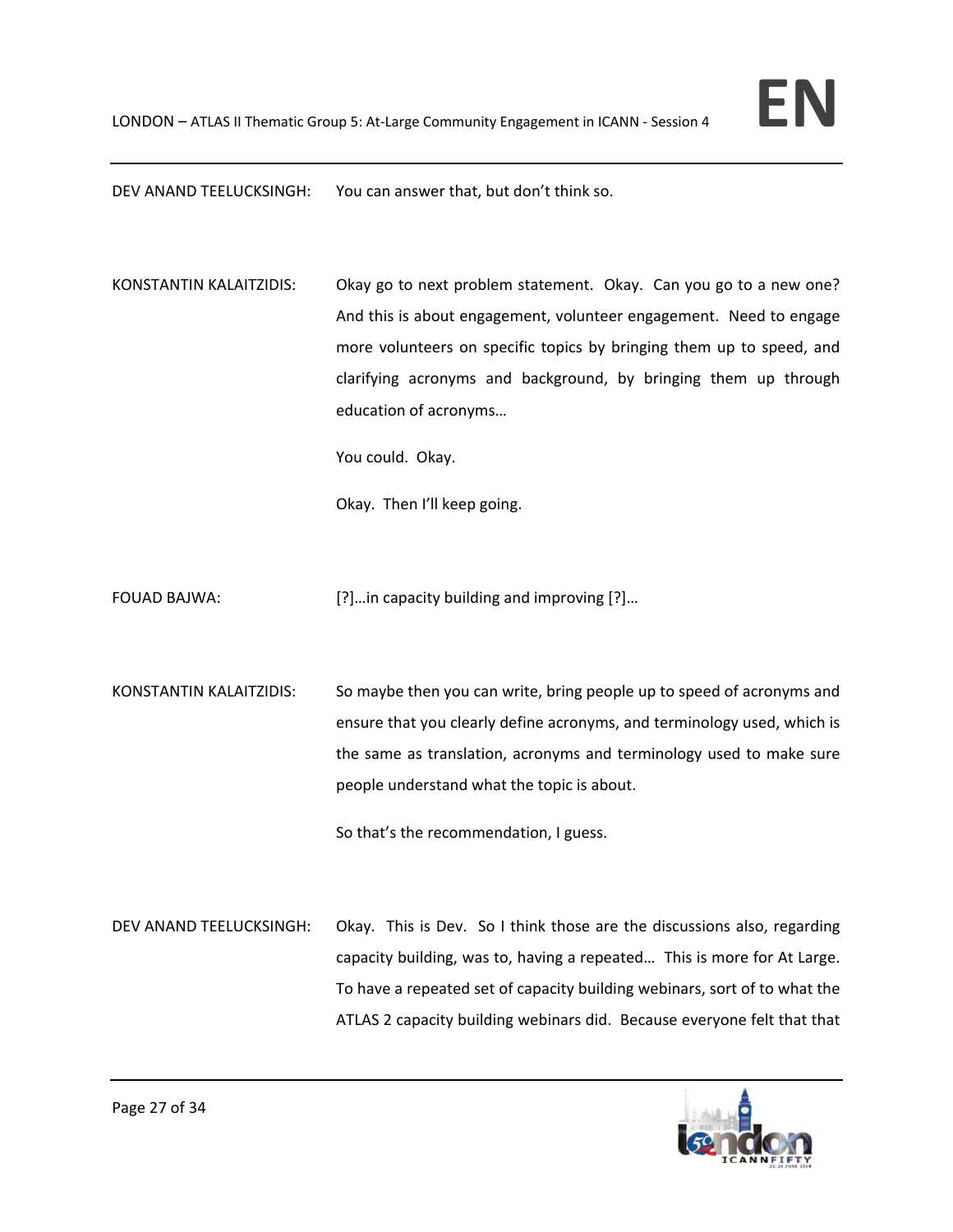those webinars were very good, and it should be repeated, and especially because the recordings, people can go back to the recordings and learn from that.

So that was from the ALAC side of things. Regarding, and also…

And now I've forgotten my second thought. Thomas, go ahead. Maybe you recall it.

- THOMAS LOWENHAUPT: A different one, but I think within the capacity building, I had mentioned earlier today, and/or yesterday, about having At Large, requiring that cities applying for TLDs have an At Large structure to address issues associated with it, with the, ascertainment as to whether, to what it is to be used for, somewhere those words.
- DEV ANAND TEELUCKSINGH: This is Dev. I think I was referring to your beginning comments, at the beginning of the session regarding applications for ccTLDs, you know, you should have an ALS that can be identified for those, within those cities that can be involved with not only that ccTLD, but in ICANN…

THOMAS LOWENHAUPT: …as well, yes.

DEV ANAND TEELUCKSINGH: But I think, going back to... Well, I don't know if that's the capacity building one, but I think it was what Michael was talking about in terms

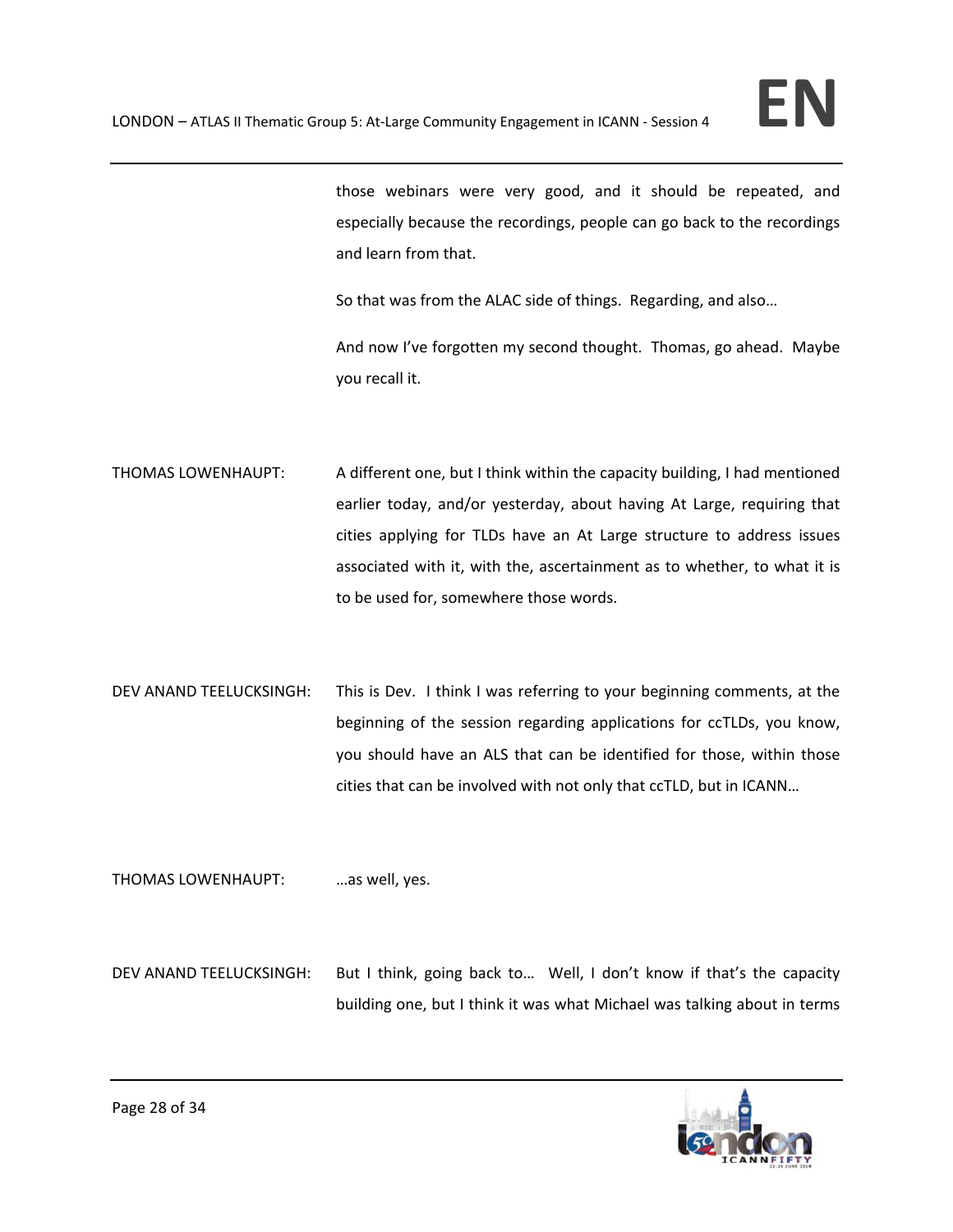of, I think Michael, if I recall, you were saying something along the lines of, how do we get persons from being observers to engaged volunteers?

And you were saying something along the lines of, that, well, you know, do you need somebody to help walk you through it, walk through the process, and make it more… Can you recall? Perhaps you can repeat it, because I can't find it in my notes right now unfortunately.

MICHAEL FORDE: Michael Forde, LACRALO. I cannot remember my exact words, but I think I was going along with the general trend that Dev was referencing. And of course, like this, a newcomer or a newbie, needs help with walking through the mire of abbreviations and acronyms. And so we made this point many times before, but there needs to be a define, I call it a defined program or a set way of doing it.

> It's something that the new person can rely on a note that is there, to help them for the first few months, no doubt, until they get accustomed to the whole thing. Otherwise, you rapidly drop out of it.

DEV ANAND TEELUCKSINGH: I'm sorry. Thomas, you have something to say? I see your hand. Konstantin, sorry.

KONSTANTIN KALAITZIDIS: All right. Can we continue? Obviously, we're running out of time, so. So there was a discussion about the, establishing an archive of system in Confluence, to reduce the amount of information and have the more

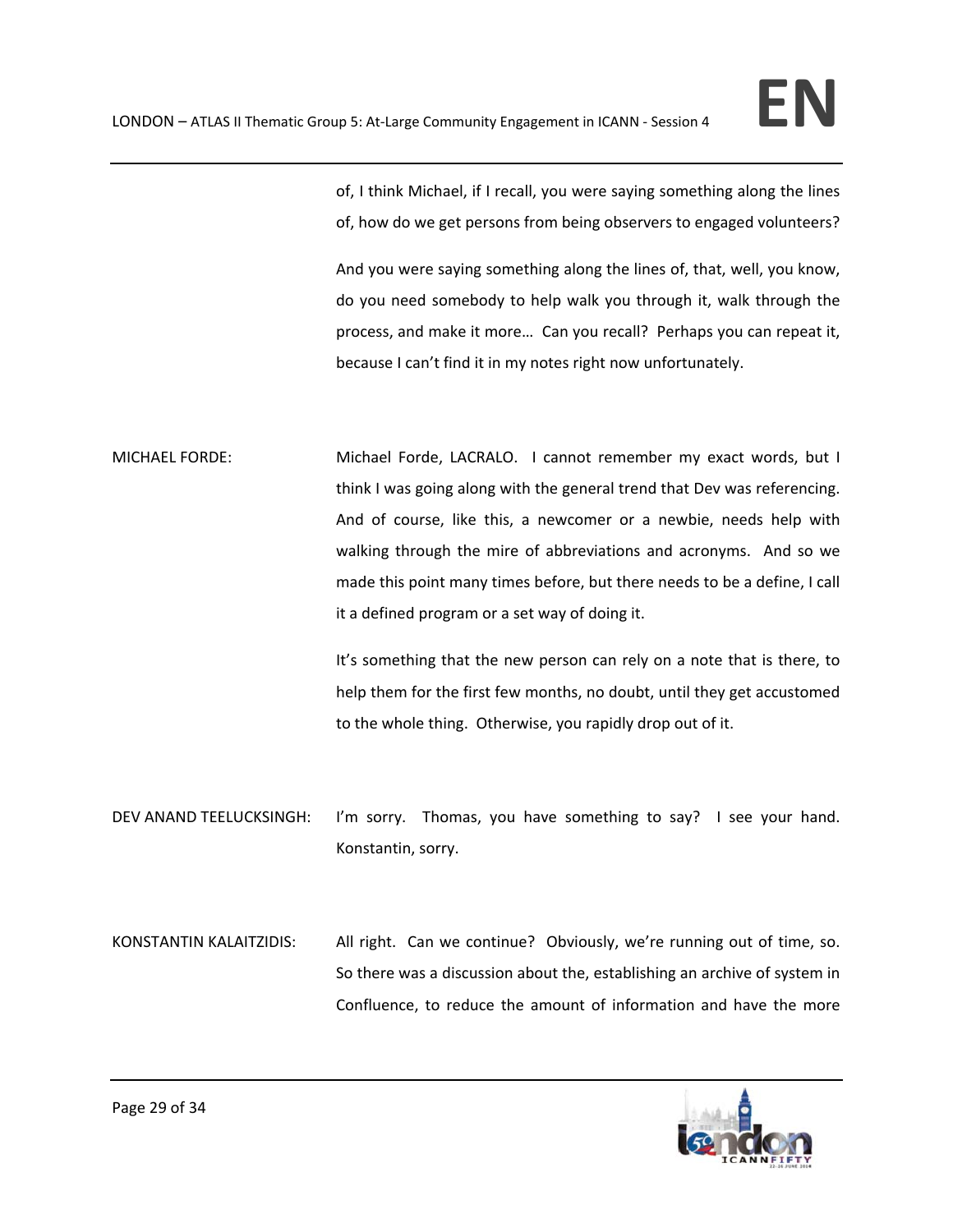relevant items. So the problem statement is, limit, minimize the amount of information and documents online, if there is…

DEV ANAND TEELUCKSINGH: Olivier, we are running out of time, go on.

- OLIVIER CRÉPIN‐LEBLOND: Yeah, point of order, Mr. Chair. It is quarter to five. This was supposed to end at 4:30. The plenary session is at 5:00. What do we do? And I have to go now because I have to go to an interview.
- KONSTANTIN KALAITZIDIS: Can we bring the…?
- DEV ANAND TEELUCKSINGH: Go ahead Konstantin.
- KONSTANTIN KALAITZIDIS: Can we, we have the problem statements and some recommendations, can we quickly fill them in, and then that's basically what we go through, right? Because we're pretty close to…
- OLIVIER CRÉPIN-LEBLOND: So, what I would suggest, perhaps, it's Olivier speaking. You fill them, I have to run. You fill them in and then circulate the Google doc think on the wiki, not on the wiki, sorry, on the working group, maybe on the mailing list working group. No, don't put it on the mailing list because

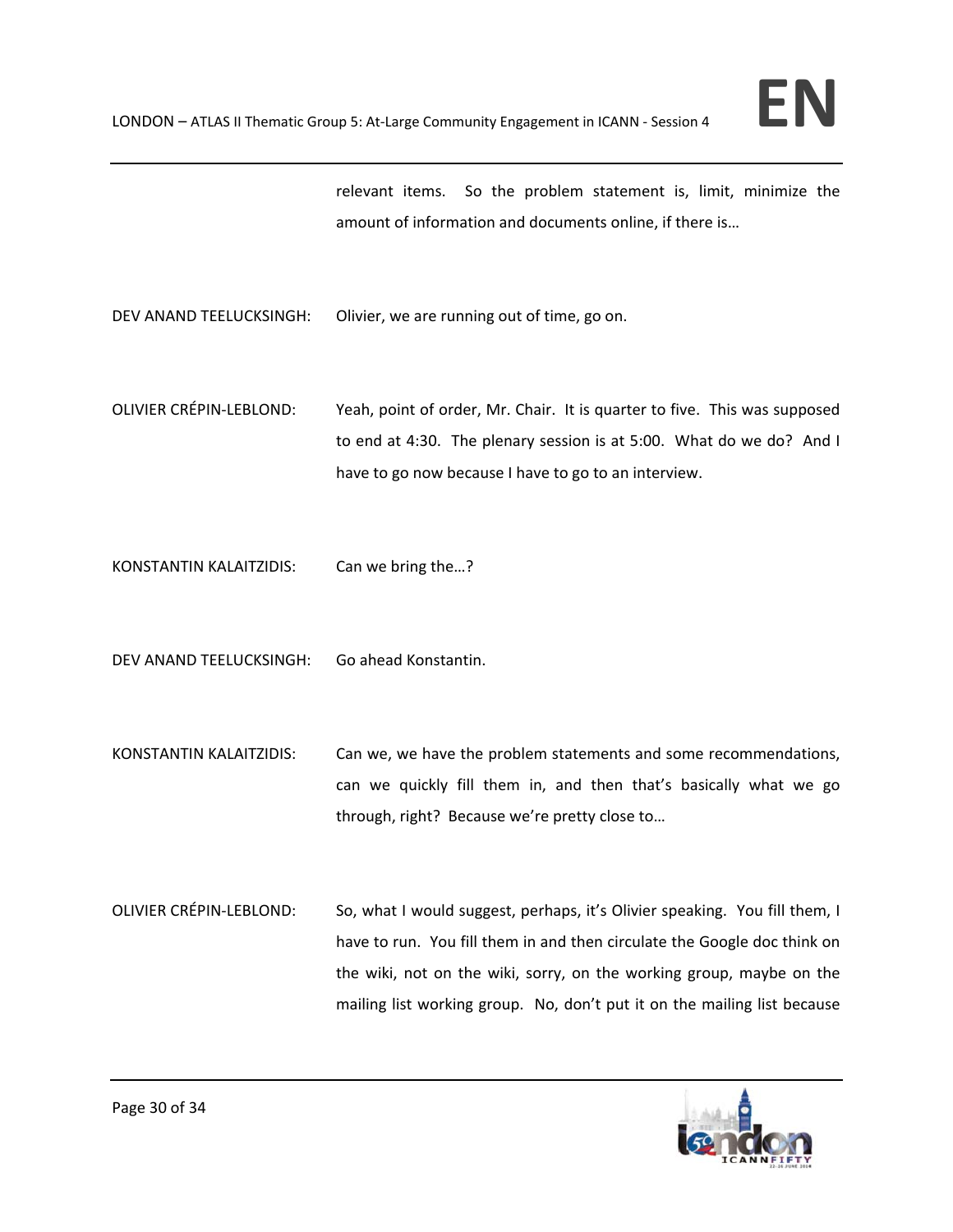

it's public, and then you might have some idiot from outside going, oh, excellent. Let's destroy the whole thing.

So put it as, ask Susie to give each of the email address of all of us in the working group, give us all to have the access to the wiki, to this thing, the Google doc. And then we'll do a bit of filling in later on, maybe tonight. If we're going to sleep, this sort of stuff.

I had a few points I also wanted to add in there, which fit in those categories, by the way.

KONSTANTIN KALAITZIDIS: When do we have to report this?

- OLIVIER CRÉPIN‐LEBLOND: We have until the session that puts it all together, so I think, is it Wednesday 4:00?
- KONSTANTIN KALAITZIDIS: Oh, it's not tonight?
- OLIVIER CRÉPIN-LEBLOND: Oh, no. Tonight we need to just get the main points and just a brief report, a verbal report of the main points. But we have another two days to work on this, outside of our usual meetings.

FOUAD BAJWA: …and when do you do this? Give them endpoints?

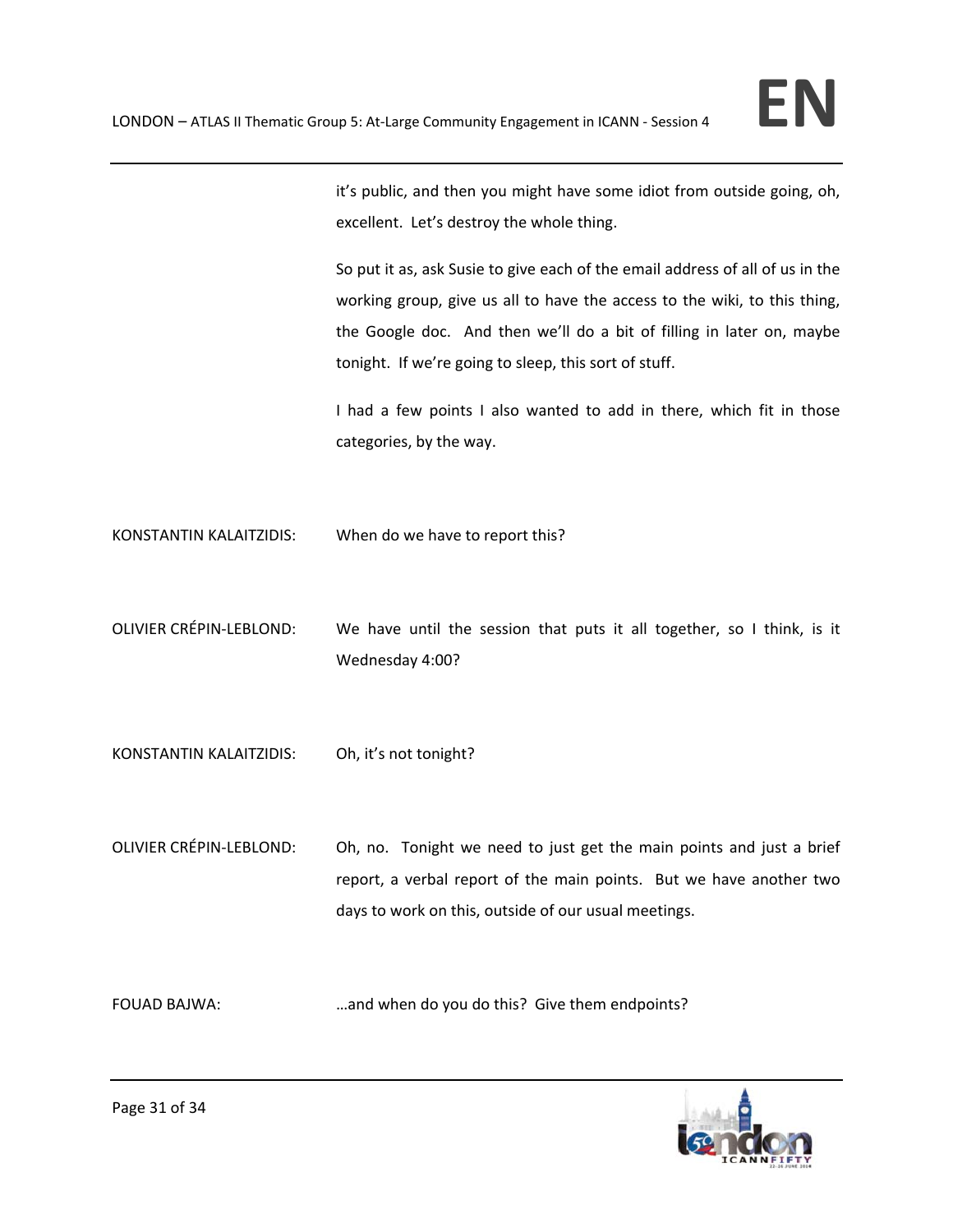| FOUAD BAJWA: | So if I sit with you, can I do it? |
|--------------|------------------------------------|

DEV ANAND TEELUCKSINGH: This is Dev. I will try to do it.

OLIVIER CRÉPIN‐LEBLOND: 5 PM, 15 minutes from now.

FOUAD BAJWA: [?]…ask for the mic. And then you pointed out, [?]…

KONSTANTIN KALAITZIDIS: How about if I take this and I finish it off, and then you guys can do whatever. Okay.

DEV ANAND TEELUCKSINGH: Understood.

MICHAEL FORDE: A practical suggestion. I think you can send by the other group, the email group, and you can just make it visible only for comments. So in this way, only you have access to the whole text and the others can just comment on it.

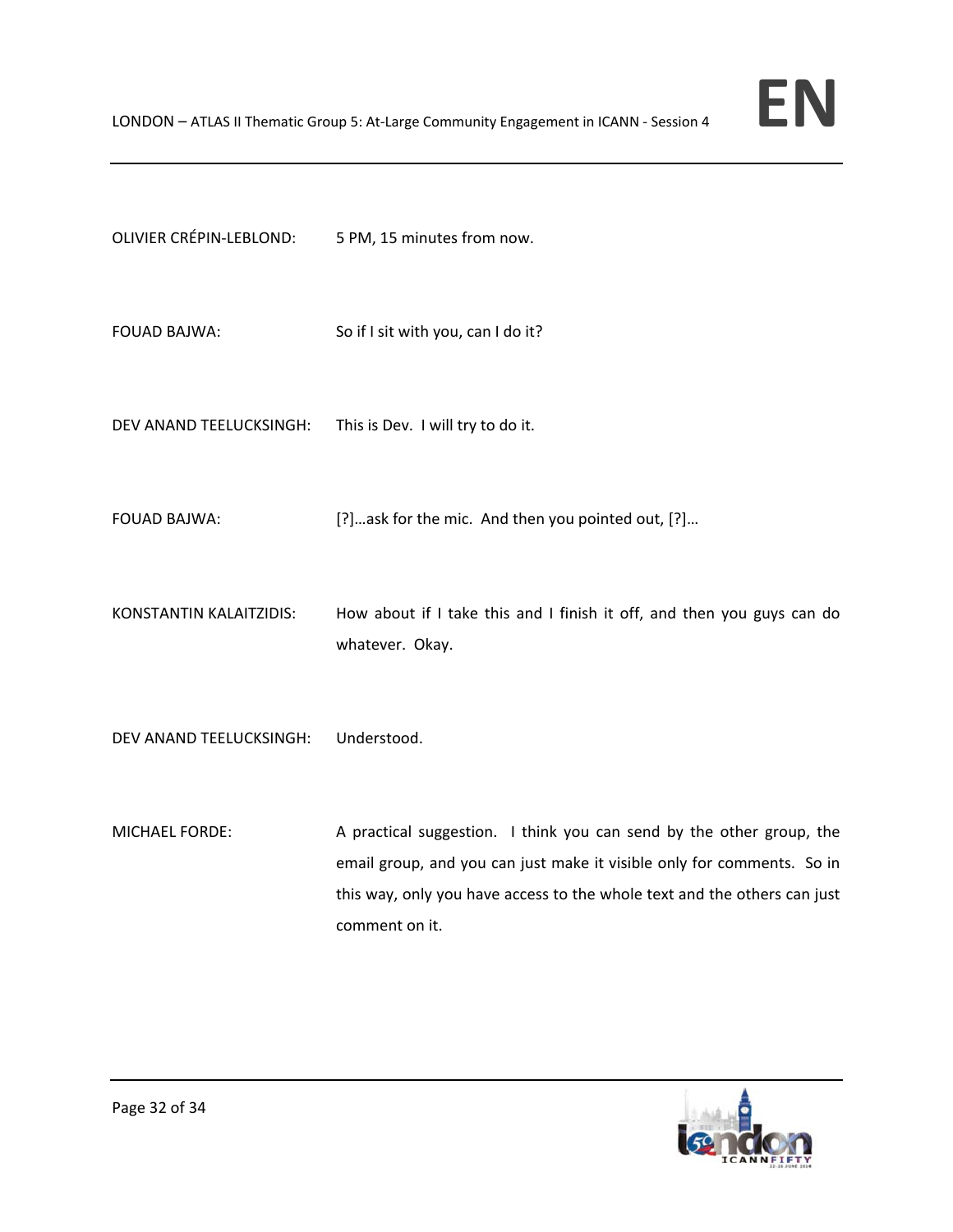- FOUAD BAJWA: The issue on the public mailing list is that, you know, the kind of words we're using right now, have [?]... Haven't been filtered according to language, the accepted language, you can say.
- DEV ANAND TEELUCKSINGH: So, Susie is circulating the piece of paper. Everybody is going to be giving their email addresses, and then we'll circulate the link privately amongst ourselves.
- FOUAD BAJWA: [?]. So all of the changes you make, they will be in a different color, and will show your name. So no ways about that. You can [?] the same document, you know.
- THOMAS LOWENHAUPT: Tom Lowenhaupt. I was just curious, so the presentation tonight… So I think one of the major discussions, elements, that was made, was in regard to the, I don't know how to phrase it, but the independent funding. You know the fact that we want that, and that was mentioned yesterday by YJ and earlier today again.

So I just wondering whether what's mentioned is it, or can those things be further discussed [CROSSTALK]…

DEV ANAND TEELUCKSINGH: This is Dev. I would suggest that once the Google Doc goes out, you might want to then insert that as a comment, okay, we should add those points there, because I don't know if you could very wordsmith